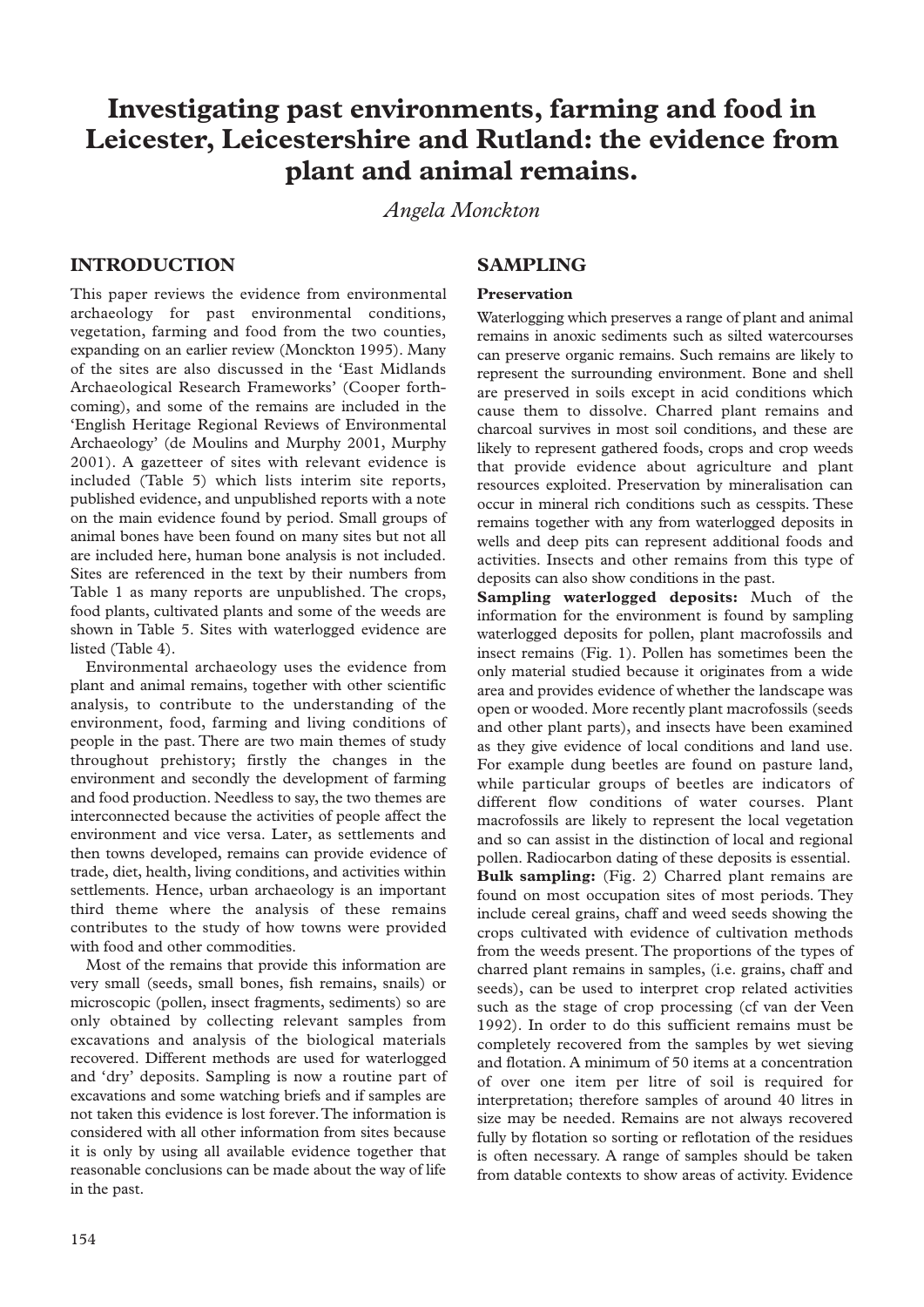

**Fig. 1. Sampling waterlogged deposits of a palaeochannel at Cossington for pollen, plant macrofossils and insect remains.**

from animal bone is particularly important to establish the importance of animal husbandry and appropriate deposits should have large bulk samples taken for consistent recovery of smaller bones.

**Other samples:** Evidence from other remains such as snails, phosphates and sediments should also be collected where appropriate.This can provide additional evidence of land use, for example. Recently new methods of analysis of human bones by study of DNA and stable isotope analysis have been developed to provide evidence of diet and lifestyles in the past, these have not yet been used in this area but have great potential for future work.

# **PALAEOLITHIC**

This long period shows great environmental change from glacial conditions to tundra to woodland and defining and dating these changes is important for the understanding of human occupation.

The earliest known deposits that have provided detailed information about the environment are organic sediments from Brooksby, which contained plant remains and pollen indicating the mild climate before the Anglian Glaciation. In a lower sediment woodland of



**Fig. 2. Bulk sampling of prehistoric features in the Trent Valley for charred plant remains.**

pine, fir, birch, hazel and oak was indicated, willows and alders were at the waterside with plants of slow flowing water; open ground was represented by heaths, heathers and herbs. An upper deposit contained the same trees but lacked oak and contained more herbs (Rice 1991). The deposits dated from around 470,000 years ago and were thought to be associated with the ancient Bytham River, which existed before the glaciations (Graf 2002, 17). At Wing in Rutland a drift filled basin contained a pollen sequence from about 70,000 years ago. The profile showed the rise of mixed oak forest, the change to temperate hornbeam forest and deterioration to tundra like vegetation.The sequence was dated by comparison with European sites to the last interglacial, the Ipswichian, and the beginning of the last glaciation, the Devensian (Hall 1980). For most of this period animal bone is an important source of evidence for the environment. A deposit at Glaston Rutland has recently been excavated and dates from 30 – 40,000 years ago contained bones including those of hyaena, mammoth and glutton. Bulk sampling and sieving was carried out to recover flint and microfaunal remains (Cooper 2001, Site 1). Other remains include stray finds of mammoth tusks from the gravels, such as at the quarries at Syston and Cossington in the Soar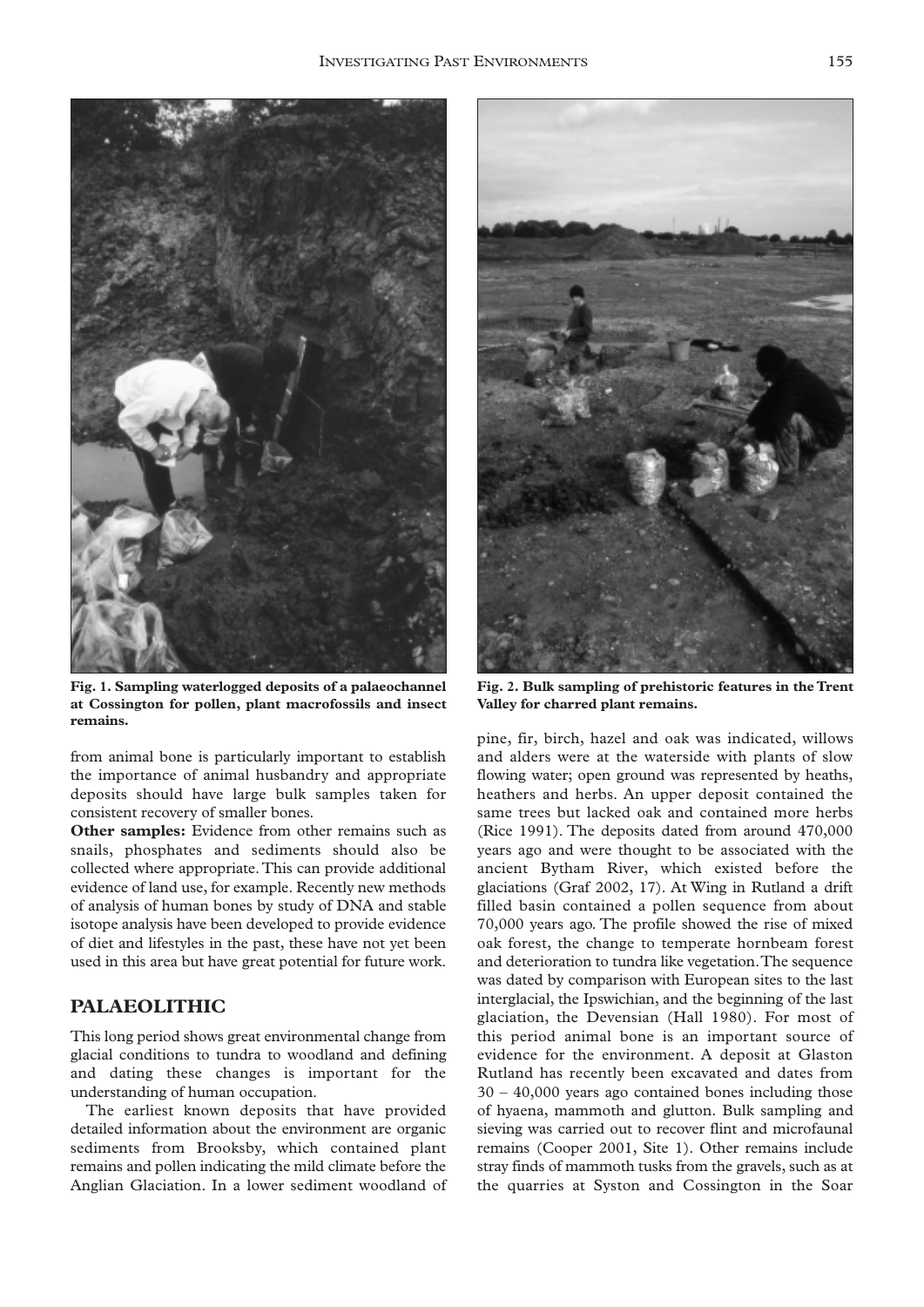valley, probably from various phases of the Palaeolithic period (Table 4).

Evidence from the end of the glaciation has been found in waterlogged deposits from palaeochannels (Table 2). A section from Hemington Quarry (channel A) has been dated to around 11,700 BP, and contains remains of caddis fly larvae that now live in cold conditions. Pollen and plants are of reed swamp and tundra (Greenwood forthcoming, Beamish *et al.* 2002). Another section from Hemington Quarry Extension also has cold phase insects present including a species that lives on dwarf willow (Greenwood *pers. comm.*). Other silted palaeochannels of this period have been dated from the Soar where they occur as a result of the major changes in rivers at this date (Brown 1994). At Croft a channel thought to date from the Allerod interstadial, about 11,000 years ago, contained birch and pine pollen, with helianthemum and saxifrage as evidence of the generally open cool conditions (Smith *et al.* forthcoming).

# **MESOLITHIC**

At the start of this period the early postglacial environment is known from palaeochannels in the Trent valley and a peat bed at the Austin Friars Leicester. These show the reed swamp conditions of the valleys and generally open environment with some colonisation by trees (Shackley and Hunt 1984). Evidence for the beginnings of the early woodland is known from Croft where pollen of the profile was dominated by sedges and grasses with a little birch and pine which persisted until at least 9840 BP. After a hiatus in the profile, this was succeeded by birch, hazel and willow woodland as the climate warmed, there was some evidence of open ground from the plant macrofossils. Traces of features representing occupation contained Late Mesolithic flint (Smith *et al.* forthcoming). The early woodland is also indicated at Watermead Park Birstall. Pollen evidence for human impact on the woodland has not yet been found here to compare with that in some Derbyshire pollen profiles. There is a lack of information about food consumed from any occupation deposits, but this pattern has been found across the country.

# **NEOLITHIC and EARLY BRONZE AGE**

### **Environment**

Evidence of the early lime woodland comes from Croft and Narborough Bog (Smith *et al.* forthcoming, Brown 2000). Cereal pollen is known in the region from at least 6000 BP from Lismore Fields Buxton (de Moulins and Murphy 2001). From the two counties the earliest cereal pollen has been found in a Late Neolithic partly cleared profile dating from around 2800 BC from Hemington Quarry, channel C. Insect remains from this channel included dung beetles suggesting the grazing of animals (Beamish *et al.* 2002). Clearance of trees at Sproxton in pre-barrow contexts dated to 3990-3810 BC was found

from the evidence of land snails and the micromorphology of a buried soil which suggested cultivation followed by pasture (Clay 1978).

### **Neolithic Food and Farming**

Sites that have produced charred cereal remains often show greater abundance of nutshell and fruits than cereal remains. This is the case at Willow Farm Castle Donington where a probably Late Neolithic pit contained a cache of crab apples (dated to 2200-1880 BC) with nutshell and some cereal grains (Monckton in prep. Site 3). This type of assemblage has led to the suggestion that there was more reliance on gathered than cultivated food in the Neolithic. However, it has been pointed out (Moffett *et al.* 1989) that uses of cereals as well as the collection of wild food plants were usual aspects of the Neolithic economy. A recent reconsideration of the evidence has agreed with this conclusion and added that although the proportions of wild and cultivated foods is uncertain, nuts and fruits were a greater part of the diet in Neolithic times than in later periods. It has also been suggested that the remains in pits may be related to the use of pits for the storage of nuts that were consumed nearby, or that inclusion of nut shell in pits was a common ceremony at the time (Robinson 2000). A sample from a pit at Syston contained a fruit stone with numerous nutshell fragments (Jarvis unpublished, Site 4) while a pit at Braunstone contained some barley grains and nutshell (Albone 2000, Site 5).

At Burley Road Oakham, small numbers of grains of wheat and barley were found to be more common than the few hazel nutshell fragments in the pits of the circle (Monckton 1998). There is a lack of evidence from settlements in the area to contribute to the debate about sedentism (Jones 2000) and the beginning of farming (Beamish this volume), however cereals are present and must have been cultivated in the area. Should settlements be found, large samples should be taken from other features as well as pits, particularly middens and occupation deposits. Even if remains are at a low concentration in such contexts, they may be more revealing about the economy of the time (Robinson 2000).

### **Late Neolithic – Earlier Bronze Age**

The change in the character of the woodland during the Neolithic has been found at sites such as Croft. Here the post elm decline woodland of lime, oak and hazel dominated by alder, shows a drop in the proportion of lime in a profile dated from 1890-1500 BC which contains traces of cereal pollen and evidence for limited grazing (Smith *et al.* forthcoming). Such palaeochannels provide snapshots of local land use and type of woodland.

Evidence for pastureland in the Trent valley is accumulating although charred cereals have also been found on some sites. The evidence from charred plant remains includes emmer grains and chaff from a pit at Lockington dated to 1875-1645 cal BC while spelt wheat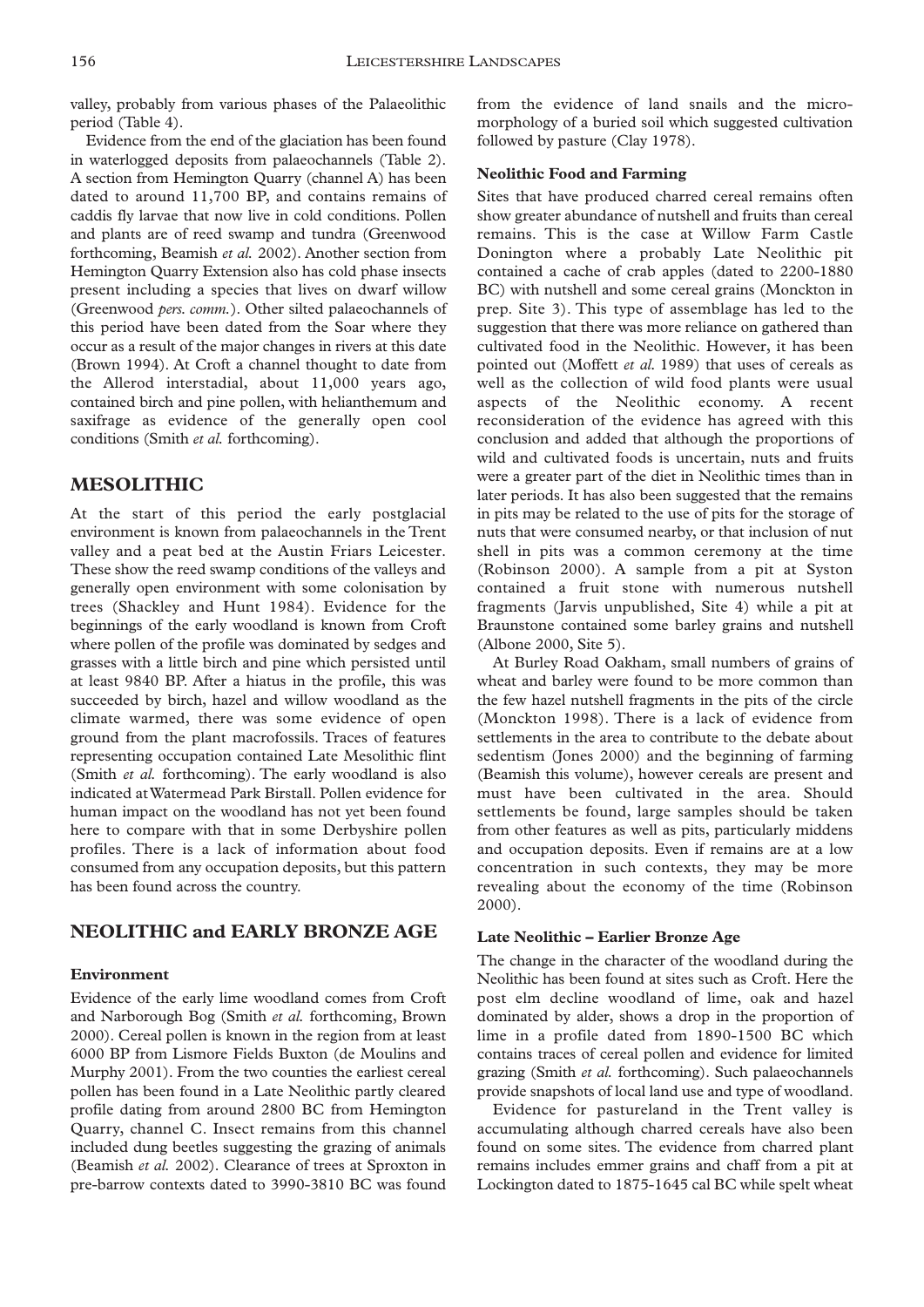chaff was identified from a second pit, dated by charcoal to 1425-1260 cal BC, showing this cereal to be present from the Bronze Age (Monckton 2000). This compares with the earliest date quoted for spelt in Eastern England found at Godmanchester at 1671-1420 cal BC (de Moulins and Murphy 2001). Evidence from a palaeochannel associated with a burnt mound at Willow Farm Castle Donington, (Site 10 and Table 4) has shown the use of the surrounding land as pasture, although some woodland was still present. Some cereal pollen was found, possibly from cultivation in the area. No insects of domestic rubbish or occupation were found, suggesting short-term use of the burnt mound. Evidence for charred cereals was sparse from the burnt mound (Smith, Green and Monckton forthcoming, Site 10), probably reflecting the waterside situation and use of the site, although the purpose is the subject of speculation. Another burnt mound at Watermead Birstall has evidence awaiting analysis.

#### **Remains from burials**

Charred plant remains from the cremation cemetery at Eye Kettleby (Site 12) included grassland plants with roots and tubers, hazel nut shell and fruits including sloe and elder, with a few cereal grains and chaff of emmer wheat (Monckton in Finn forthcoming). This was thought to represent a mixture of plant material accidentally charred beneath the pyre, kindling material and perhaps intentional food offerings, similar evidence has been found at other sites in the region. Barrows sampled at Eaton, Oakham, Lockington, Tixover, and Cossington have produced only very sparse charred seeds or cereal remains (Sites 9, 2, 11, 23 and 24). The remains from Sproxton barrow ditch included rye and stinking mayweed and were thought to be from later activity at the site (Paradine in Clay 1978).

### **LATE BRONZE AGE and IRON AGE**

#### **Environment and economy**

Evidence from waterlogged palaeochannels in the Soar valley has shown clearance of woodland during the Late Bronze Age and Early Iron Age, and alluviation of Iron Age to Roman date is thought to have complex causes including destabilisation of topsoils by cultivation (Brown *et al.* 1994). Headwater deposits in west Leicestershire at Croft and at Kirby Muxloe show that by the Bronze Age the character of the woodland had changed from the mixed lime woodland of the Neolithic to become less species rich alder woods (Smith *et al.* forthcoming). At Kirby Muxloe clearance of this woodland begins around 1000-700 BC with a dramatic fall in oak pollen followed by deforestation of the valley bottom after 500 BC. The cereal pollen suggests cultivation of cereals at some distance from the site and local use of grassland as pasture is suggested from the insect fauna (Brown, Smith and Greig forthcoming). Mixed farming is suggested although very low concentrations of charred cereal remains were found on the nearby occupation site (Site 16, 29.). Pollen of shrub species there may represent hedgerows. However, areas of woodland remained and exploitation of wood resources for timber and fuel is known from charcoal from sites throughout the period, this often includes scrub or hedge species as at Wanlip (Beamish 1998) also suggesting use of hedges as boundaries.

Although the earliest spelt wheat from this region known at present is of Bronze Age date from Lockington (see above) spelt is not found on all sites at this date. Late Bronze Age contexts at Eye Kettleby have only produced emmer, barley and hazel nutshell, as was the case at Kirby Muxloe (Sites 12, 16). At Ridlington a site of this date had a deposit of barley grains, radiocarbon dated to 1410-1040 BC (Site 13). Cereal pollen is being found in palaeochannels of the Trent valley such as at Willow Farm Castle Donington (Site 10 and Table 4) at this period although cultivation was probably at some distance from these wet sites.

#### **Investigating Iron Age agriculture**

The increased number of settlement sites found must show an increase in settled population dependant on farming. It has been noted (de Moulins and Murphy 2001) that there is a lack of cereal evidence from Late Bronze Age settlements in the region for comparison with Iron Age sites to examine changes in agriculture. However, a few are now being found. Spelt cultivation is thought to be part of the strategy of agricultural expansion (van der Veen and O'Connor 1999) and spelt, present from the Bronze Age, becomes common in the Middle Iron Age as found at Humberstone and Wanlip (Pelling 2000; Monckton 1998). In the future, further study of arable weeds may provide evidence for changes in methods of cultivation (c.f. van der Veen 1992). Sites have therefore been sampled in order to recover evidence of the farming economy. The difference in farming economy on sites of different types, sizes and geologies is poorly understood so sampling sites for comparison is particularly important in this period. Analysis of samples is also important because the proportions and ratios of charred grains to chaff and seeds in samples can be used to interpret crop related activities such as the stage of crop processing (van der Veen 1992). Evidence from animal bone is particularly important to establish the importance of animal husbandry, together with evidence for land use from other remains such as snails, phosphates and sediments.

#### **Crops, food and useful plants**

From the Middle Iron Age onwards, spelt is the main wheat crop found, which occurs with a little emmer and very occasional grains of bread wheat type. Hulled barley, including six-row barley, is also found on most sites as another crop. Evidence of edible legumes has been found at a number of sites. Hazel nutshell, sloe, haws and elder are often found in small quantities. In contrast, Dragonby, Lincolnshire has produced woad, flax/linseed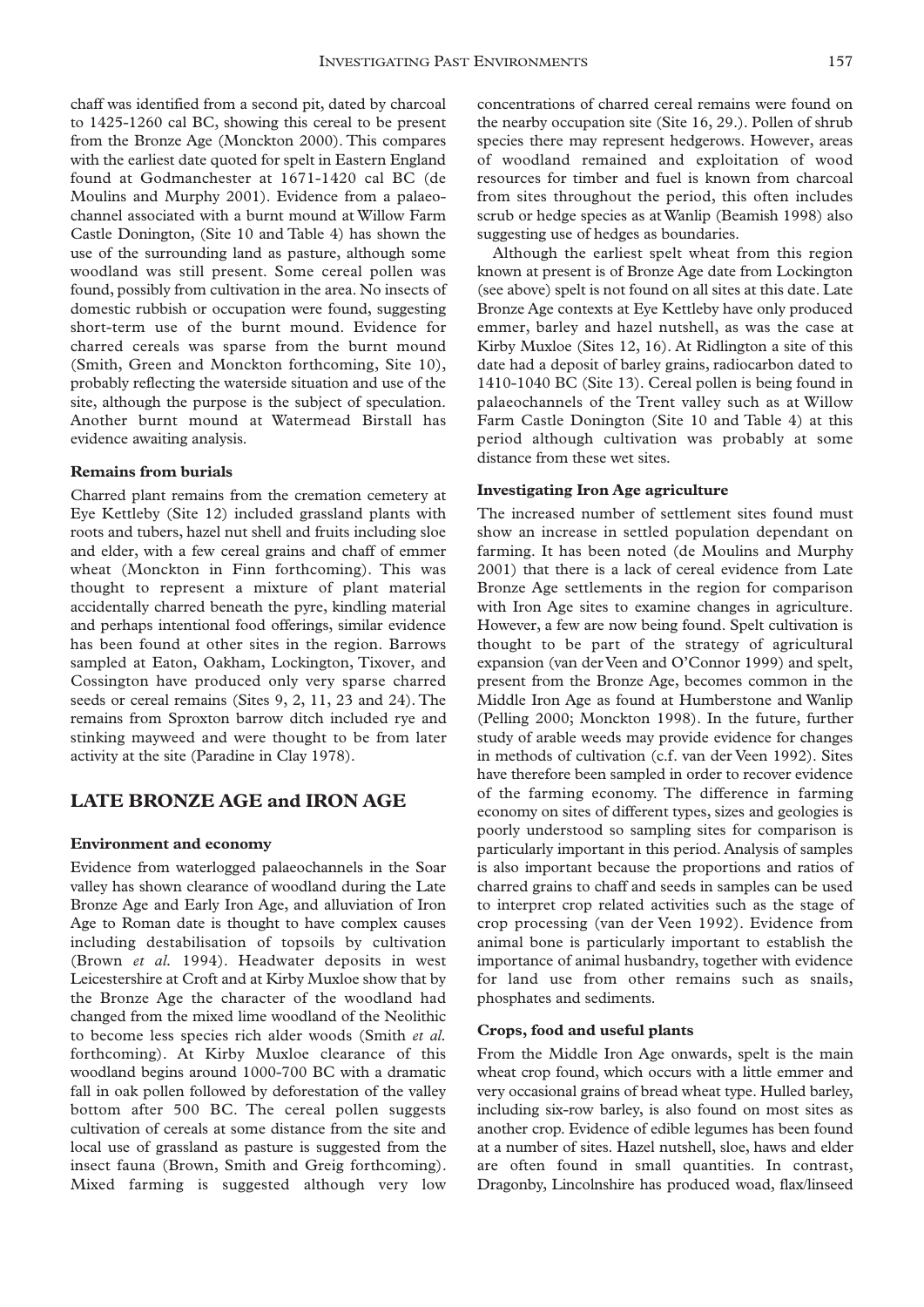and apple in addition (van der Veen 1996): such higher status settlement evidence is lacking here to date. Other charred plant remains found at most sites include arable weed seeds, plants of grassy vegetation and damp ground plants. Most of the two latter types could be weeds of the fields but could represent plant material used as fodder, bedding, roofing or for other purposes.

Crop processing waste interpreted as fine sievings (i.e. chaff and small seeds) cleaned from the grain after dehusking has been found for example at Humberstone (Pelling 2000). This waste is produced because spelt wheat is a hulled wheat which needs to be parched and pounded to free it from the chaff, and if the chaff is burnt it can be preserved by charring. Remains of waste from hand sorting grain (i.e. large weed seeds which remain with the grain after fine sieving) have also been found at Wanlip and other sites (Monckton 1998). Evidence of above ground grain storage has been found at Humberstone of Middle Iron Age date; cleaned spelt grain was found in a posthole of a four-post structure that was interpreted as a granary. It is possible that the grain was stored clean after dehusking, or that the grain was processed by parching nearby the granary after removal from storage in the chaff (as spikelets), some of the grain being charred in the process and accumulating in the postholes (Pelling 2000).

### **Other types of activity and ritual**

A deposit of processed spelt grain was found in an isolated Late Iron Age pit which contained a burial at Rushey Mead Leicester; no evidence of in situ burning was found and the grain appears to be part of the fill of the pit possibly included with the burial (Monckton 2001). In the Late Iron Age ditch at Tixover the deposit with most of the cereal and bone evidence also contained the skeleton of a human infant (Beamish forthcoming, Site 23). At Wanlip, an unusual assemblage of pottery and a saddle quern together with charred remains including cereals was interpreted as a deliberately placed deposit of ritual significance (Beamish 1998).

#### **Animal husbandry**

Sites with good bone assemblages have been compared in terms of the relative abundance of domestic animals for Midland sites by Hammon (forthcoming). Cattle are the most abundant at Enderby I (Site 21) (Gouldwell 1992) as found at Crick Northamptonshire. It is suggested by Hammon that this may be because cattle are more suited to lowland wetter environments because of their water requirements and the unsuitability of sheep to wet pasture (cf Grant 1984). Estimated numbers of sheep and cattle are about equal from Humberstone (Charles 2000). Cattle were also necessary to the arable economy for manure and traction (van der Veen and O'Connor 1998). In future, plant and animal remains should be considered together with other evidence from sites in order to draw conclusions about economies.

#### **Changes and local differences**

Sites can be compared using the density of plant remains as the number of items per litre of soil sieved, here the density of remains in the best sample from each site, the maximum density, is compared (Table 3). In the early contexts at the farmstead site at Kirby Muxloe (Site16) a low maximum density was found, this might be because cereals were less available and the site was more reliant on a pastoral economy. This may also be the case at Wanlip, although this was more productive having a maximum density of 8 items/litre, with the samples dominated by grain or weed seeds probably as remains from food preparation. At the large settlement at Humberstone, abundant well-preserved spelt grain was found from a four poster and one sample was rich in chaff. Here the maximum density of remains was 9 items/litre of soil (Pelling 2000). These sites generally produced little chaff, which was present in only in a third of the samples at the most.This may be because the chaff was used for fodder or disposed of in some way where it was not preserved by charring. A mixed economy is suggested although cereal remains are less abundant than on the larger Northamptonshire sites such as Crick where a maximum density of 16 items/litre was found with two thirds of the samples containing chaff from Middle Iron Age contexts (Monckton forthcoming).

Recent investigations of Late Iron Age contexts at the farmstead sites at Huncote and Desford and the site at Ashby (Sites 26, 32, 33 and Table 1) have shown high cereal densities in a few samples. A grain rich sample from the latter contained about equal amounts of wheat and barley, the wheat included spelt grains and chaff with bread wheat type grains and some probable emmer and weed seeds (Ciaraldi forthcoming). Hence more abundant remains in the Late Iron Age than in earlier times are now being found on some sites. In contrast, the farmsteads of Enderby I (Clay 1992) and Tixover had low maximum densities (Table 3). Both produced assemblages of animal bone dominated by cattle followed by sheep and pigs, with domestic fowl bones at the former, and a good small mammal fauna at Tixover suggested the presence of scrub or woodland in the vicinity (Gouldwell 1992, Baxter unpublished, Site 23). At both these sites a snail fauna suggesting the presence of grassland probably used as pasture (Sites 21, 23). Only by sampling better-dated sites will the evidence be found to examine if these differences result from settlement type, size, date or geology.

Some sites show higher maximum densities of remains in the Middle Iron Age when compared with the few Bronze Age remains known, although less marked than in Northamptonshire at Crick (Monckton forthcoming). Some sites are now showing high maximum densities in Late Iron Age contexts indicating some agricultural expansion. However, a group of sites has low densities of cereals throughout the Iron Age and may represent sites with mainly pastoral economies (Table 3). They are certainly using cereals, but there is little evidence at present to suggest whether they are producing cereals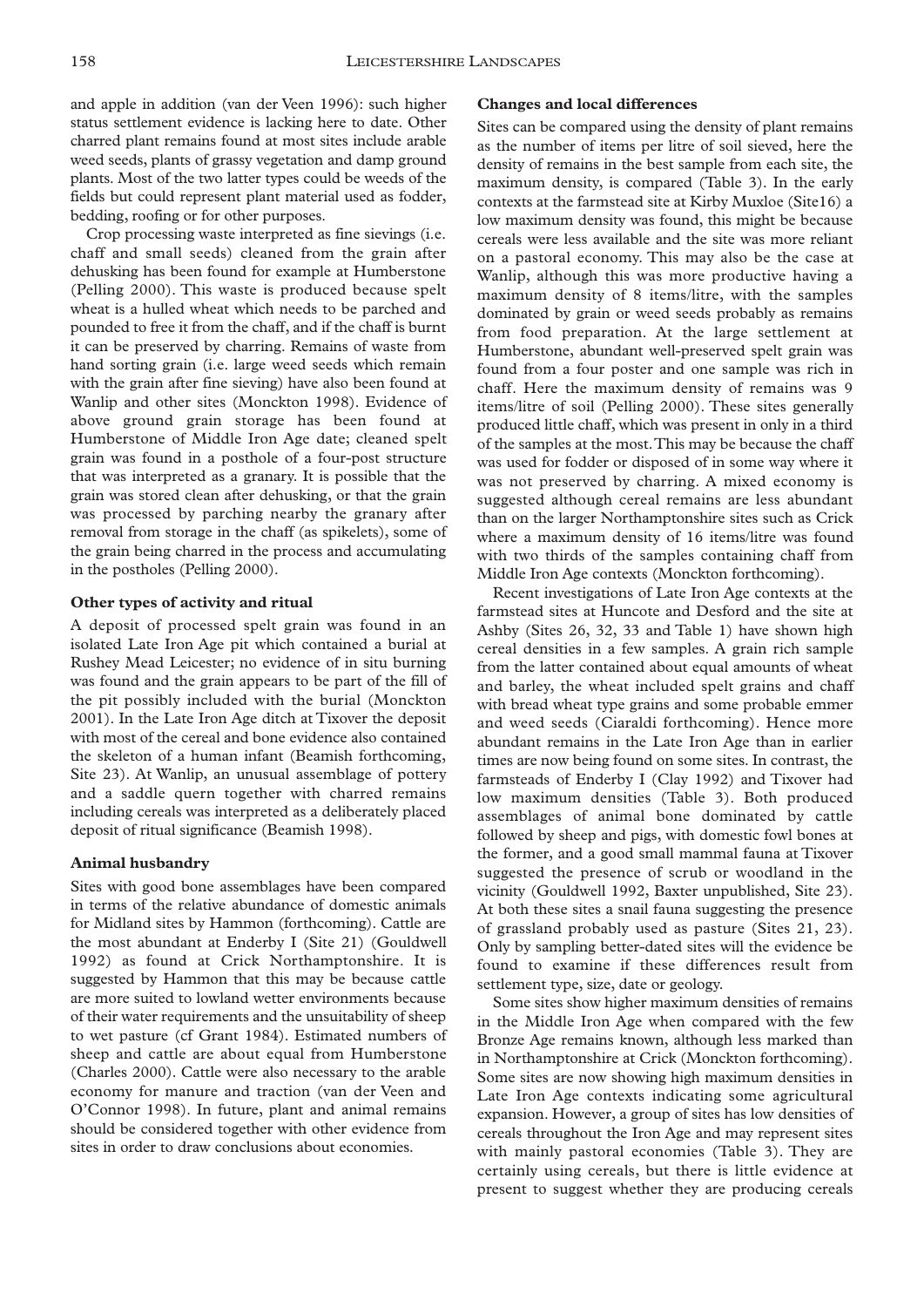themselves on a small scale, or obtaining them from other sites, although the former seems more likely. Chaff is relatively scarce on most sites in the area, perhaps because it was used as fodder, which is more likely on mainly pastoral sites. Cereals do however appear less abundant than in Northamptonshire and further south.

### **ROMAN: COUNTRYSIDE and TOWNS**

#### **Environment and land use**

Evidence for the open environment in Roman times was found in waterlogged deposits at Croft from the top of a deposit that was of Iron Age to Roman date (Smith *et al.* forthcoming). Insect remains from a Roman well at Empingham, showed the arable and pastoral character of the landscape (Buckland 1986, 2000) and from pollen from a mire deposit at Stamford Road Oakham which also had evidence of cereal cultivation (Greig forthcoming, Site 31). There is a lack of a long pollen profile extending into this period or palaeochannels from the Trent valley at present, so it is necessary to continue sampling these deposits to provide a picture of local variation in the environment. Woodland exploitation is shown from charcoal analysis from many sites, particularly those associated with metalworking.

#### **Sites with Late Iron Age and Roman samples**

It is only by comparing remains across periods that changes in agricultural practice can be found. Farmstead sites with both Late Iron Age and Roman plant remains include the small rural sites of Normanton le Heath 1, Kirby Muxloe and Stamford Road Oakham (Sites 28, 29, 31).These sites have low densities of remains in both periods, while Gimbro Farm (Site 30) has slightly more in the Roman period (Table 1).The sites at Desford and Ashby (Sites 32, 33) both produced grain rich samples of Late Iron Age date and less remains in the Roman period (Table 3). The less productive sites may be so because they rely more on pastoral farming in both periods. Sites that become less productive in the Roman period may have a change of use or be failing in the Roman period.

#### **Roman agriculture**

The main cereals cultivated were wheat, mainly spelt with a little emmer and occasional bread wheat type grains; hulled barley, including six-row barley was a second important cereal (Table 3).Wild or cultivated oat is found possibly as a weed of the crops, and rye is found occasionally as, for example, at Causeway Lane Leicester (Monckton 1999). The Roman period is characterised by the finds of abundant burnt wheat chaff, as waste or spent fuel from cereal processing, dumped in pits or ditches, probably because wheat chaff was a favoured fuel for cereal parching. Higher maximum densities of remains found in Roman contexts show the larger scale of disposal of this waste than found in the Iron Age. Examples are at Empingham in the 2nd century ditch, and Scalford Brook near Melton Mowbray, which

produced a chaff rich deposit from a gully (Sites 35, 36 and Table 1).

Stinking mayweed is considered to be an indicator of the cultivation of clay soils with improved ploughs and makes its first appearance in the Roman period in the region (de Moulins and Murphy 2001). It was found at Causeway Lane and Crown Hills in Leicester, and at Ashby de la Zouch, Leicestershire (Sites 49, 33, 45).This may be evidence for the extensification of agriculture on the claylands and/or the use of better ploughing equipment in the Roman period (Ciaraldi forthcoming). It has also been suggested that larger breeds of cattle would be needed for ploughing clay soil so a correlation of data with animal bones is needed in future work (O'Connor & van der Veen 1998). Weeds typical of extensive cultivation in contrast to garden type cultivation, have been studied for the North of England by van der Veen (1992). More detailed study of the weed assemblages would be necessary to study aspects of cereal production in this region.

#### **Corn driers and malting kilns**

Remains from corn driers show the increase in agricultural production and bulk processing of cereals. Corn driers are very characteristic Roman features which, when found with charred cereals in situ, can provide evidence for the variety of parching and drying processes for which they were used (van der Veen 1989). However, the evidence for such processes as malting is not always clear cut. Corn driers with evidence of cereal remains have been found at Empingham, Ridlington, Appleby Magna, Ketton, and Hamilton (Sites 35, 38, 40, 39, 41). At Empingham, the use of chaff as fuel and the presence of mostly germinated spelt grain was thought to suggest malting (Alvey 2000). Analysis of cereal remains from five corn driers at Ridlington showed their use for a variety of different functions: processing spelt for dehusking, parching malted spelt, drying spelt possible for storage and processing barley for drying or removal of hulls. These were all thought to be activities carried out on the site (Monckton forthcoming, Site 38). At Appleby Magna samples were interpreted as parching of spikelets of spelt probably for dehusking (Jarvis unpublished Site 40). Hence evidence for Roman agricultural production is accumulating in the two counties. Corn driers are not yet known in Derbyshire, Nottinghamshire or Lincolnshire.

Evidence for the provision of cereals to Roman Leicester may be implied from the corn driers found at the edge of the town. Norfolk St. villa produced evidence of spelt chaff used as fuel in a corn drier (Jones 1982; van der Veen 1989), this was probably dehusking waste used for the processing of more cereals. Recent analysis of remains from a corn drier at Crown Hills, probably also a villa site, contains chaff rich samples with more seeds present including stinking mayweed (Jarvis forthcoming, Site 45). Seeds of this plant were also found with cereals in the town at Causeway Lane and may suggest that cereals were being processed for supply to the town.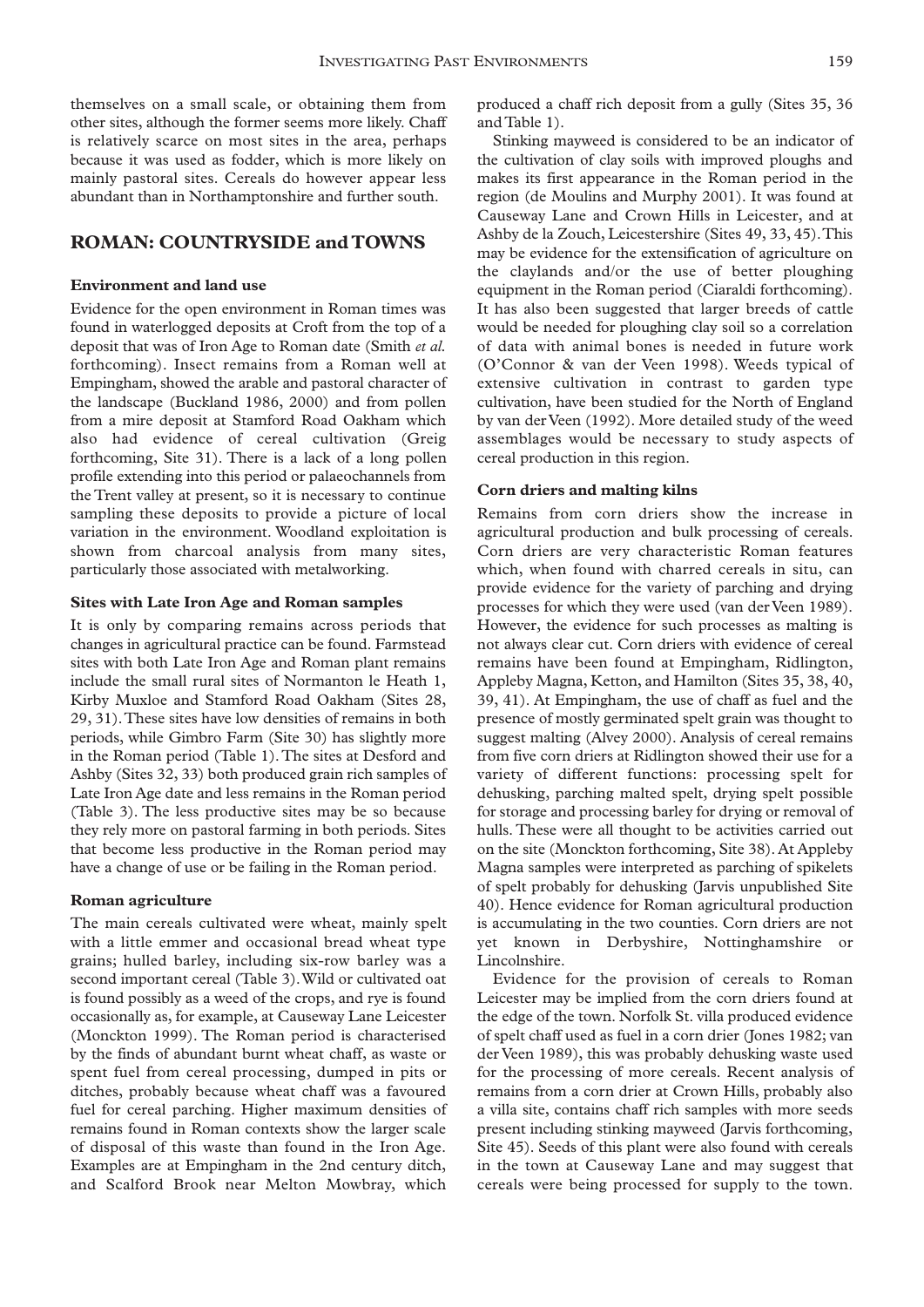|              | 0-5 items per litre                                | 6-49 items per litre                             | >50 items per litre         |
|--------------|----------------------------------------------------|--------------------------------------------------|-----------------------------|
| <b>NEO</b>   | 2. Burley Rd. Oakham                               | 3. Willow Farm                                   |                             |
|              |                                                    | 4. Syston                                        |                             |
| <b>BA</b>    | 12. Eye Kettleby (2.6)                             | 11. Lockington (22)                              | 13. Ridlington (59.0)       |
|              | emmer, nutshell                                    | spelt wheat                                      | barley                      |
| <b>MIA</b>   | 16. Kirby Muxloe $(4.0)$                           | 17. Humberstone (9.5)                            |                             |
|              | emmer, nutshell                                    | spelt and barley<br>18. Wanlip (8.1)             |                             |
|              |                                                    |                                                  |                             |
| <b>LIA</b>   | 21. Enderby $I \leq 0.1$<br>22. Enderby II $(0.9)$ | 26. Huncote (19) chaff                           |                             |
|              | 23. Tixover (2.9)                                  | 33. Ashby (32)**                                 | 27. Rushey Mead (462)       |
|              | 24. Cossington $(0.1)$                             |                                                  | 32. Desford (187)**         |
|              | 25. Kirby Muxloe, Carmel (0.3)                     |                                                  |                             |
|              | 28. Normanton I $(1.1)^*$                          |                                                  |                             |
|              | 29. Kirby Muxloe $(2.3)^*$                         |                                                  |                             |
|              | 30. Gimbro Farm (5.2)##                            |                                                  |                             |
|              | 31. Stamford Rd $(1.4)^*$                          |                                                  |                             |
| <b>ROMAN</b> | 28. Normanton I $(2.5)^*$                          |                                                  | 36. Scalford Brook (250)    |
|              | 29. Kirby Muxloe $(3.4)$ *                         |                                                  | 35. Empingham, (200)        |
|              | 31. Stamford Rd $(2.3)$ *                          | 30. Gimbro Farm (9.2)##                          | 35. Empingham CD (500)      |
|              | 32. Desford (1.3) #                                | 33. Ashby (12.6) #                               | 40. Appleby Magna CD (73)   |
|              | 37. Drayton Villa II (3.2)                         |                                                  | 38. Ridlington CD x5 (200+) |
|              |                                                    |                                                  | 44. Norfolk St CD (c100)    |
|              |                                                    |                                                  | 45. Crown Hills CD (139)    |
| <b>ROMAN</b> | 51. Bonners Ln (3.3)                               | 47. The Shires (38)                              |                             |
| <b>TOWN</b>  |                                                    | $(Grassy \, samples = 108, 148)$                 |                             |
|              | 52. Oxford St (1.3)                                | 49. Causeway Lane. (23)<br>$(Hay\ sample = 295)$ |                             |
|              | 50. Newarke St (4.8)                               |                                                  |                             |

### **Table 1: Maximum density of charred plant remains (items per litre of soil) found on Prehistoric to Roman sites.**

CD = corn driers. Number in brackets = actual maximum density (density of the best sample). These sites are used in Table 3.

Further evidence for this may be the lack of abundant chaff in samples within the town (Monckton 1999). Retrieval of large groups of such remains is a priority for further study of cereal supply.

### **Small towns and villas**

Trial pitting at Medbourne to uncover the extent of the site did not produce dated well-sealed deposits to sample because of the nature of the investigation, but a few spot samples were taken which still require assessment (Site 43). Foods known from farmstead sites are the cereals and gathered fruits as is the usual case nationally. Evidence from higher status occupation is lacking to compare with such sites as Dragonby, Lincolnshire and Stanwick Villa, Northamptonshire, which have produced a greater variety of foods (van der Veen 1996, Campbell unpublished). Drayton II Villa produced only a scatter of cereal grains from the area of the buildings during evaluation (Site 37). In future if wells or rubbish pits should be found they would have great potential for evidence of diet and activities in the past. The lack of bulk sampling at small towns and villas in the two counties excludes conclusions about agricultural economy or status.

### **Pastoral farming**

A great deal of evidence from animal bones found in the towns shows the meat and animal products available (see below). There are few rural bone assemblages for comparison and their recovery is a future priority. Evidence for pasture from waterlogged deposits is known from this and previous periods. Other evidence for fodder shows the resouces used to feed animals, and remains interpreted as charred hay were found from a sample at Causeway Lane Leicester (Monckton 1999), showing that hay was part of the agricultural economy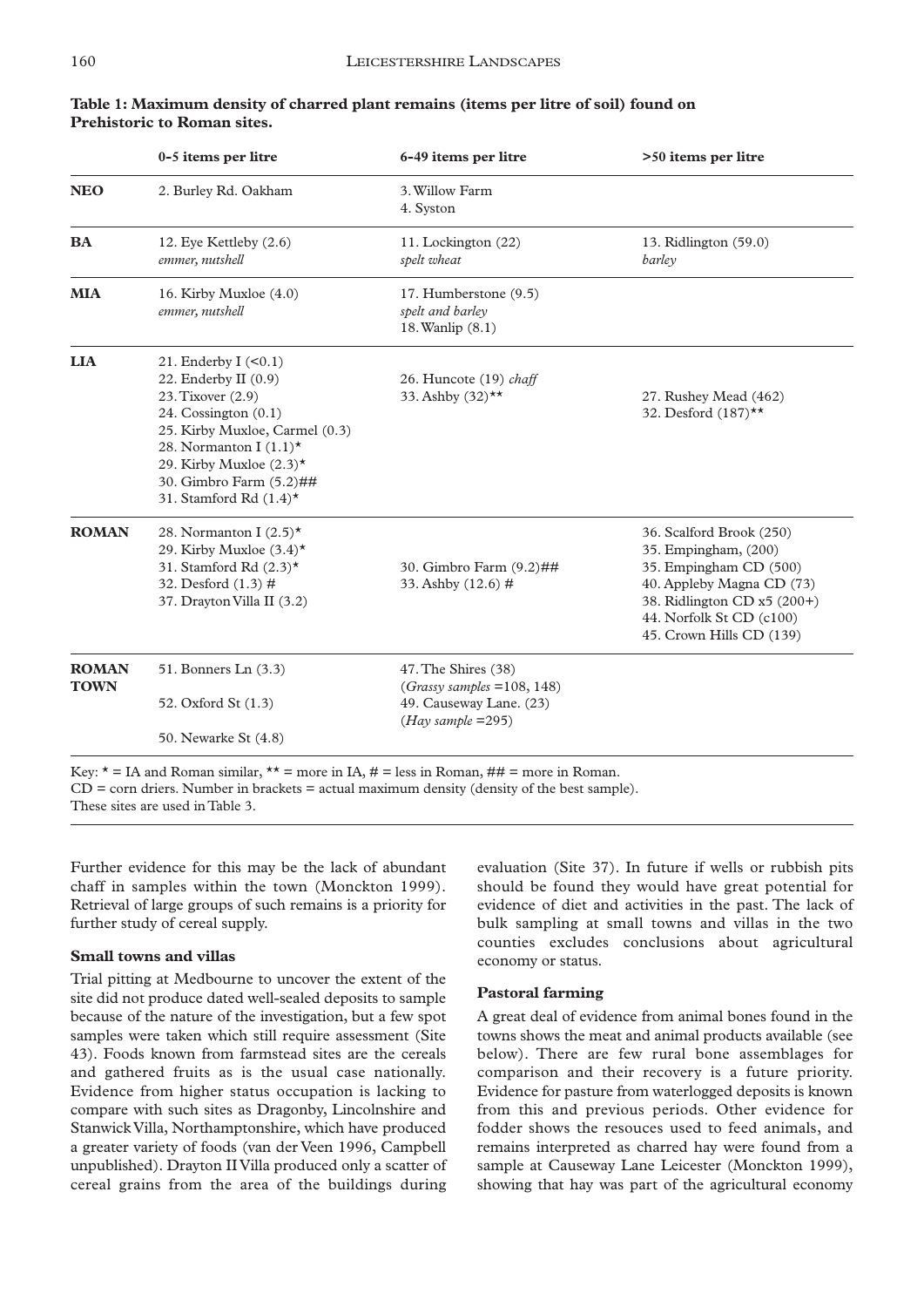



a) Ox-eye Daisy b) Crested Dog's-tail grass (Scale divisions are 1mm) **Fig. 3a & 3b. Charred seeds from burnt hay from Roman Causeway Lane.**

(Fig. 3a & 3b). In recent work at Ashby de la Zouch a sample containing rye with cultivated or wild oat and barley was interpreted as possible fodder, the date is yet to be confirmed (Ciaraldi forthcoming).

#### **Roman Leicester**

Major urban excavations in Leicester have provided the opportunity for extensive bulk sampling of sites both inside and outside the town walls and tonnes of soil have been processed and examined from this and later periods (Table 1). Inside the town, samples from excavations in the northeast quarter at the Shires sites, Little Lane and St. Peters Lane, (Lucas and Buckley forthcoming) and at Causeway Lane (Connor and Buckley 1999) can be compared with Newarke Street (Cooper 1994) and the sites in the southern suburb at Bonners Lane and Oxford Street (Sites 51, 52). In the Roman period there is abundant evidence of the foods consumed in the town (Table 5).These include spelt wheat and barley, legumes and leaf beet, fruits such as sloe, wild plum and apple, while coriander, fig and lentil may be imports. Opium poppy, columbine and possible sweet violet were, perhaps, garden plants (Moffett 1993; Monckton 1999).

Other food remains were of a variety of freshwater fish and also herrings and eels (Nicholson 1992; 1999). Abundant oyster shells were thought from their size, shape and infestations to have been brought from the Essex coast; these were from the 2nd century cellar at The Shires Little Lane (Monckton unpublished, Site 47) and later deposits at Causeway Lane (Monckton 1999). Roman cesspits were found at Causeway Lane confirmed by the presence of gut parasites, mineralised seeds and fly puparia (Boyer 1999; Skidmore 1999). Apart from the evidence for domestic occupation, a sample interpreted as the remains of charred hay was found, possibly suggesting the stabling of horses on the site (Monckton 1996; 1999). Pollen samples also suggested the use of hay (Greig 1999). Outside the walls at Newarke Street a cesspit predating the cemetery contained mineralised remains of legumes and other seeds (Monckton 1994). In the southern suburb only a scatter of burnt cereal grains were found in Roman

samples, too little to suggest much domestic or cereal related activity (Table 3).

Large assemblages of animal bone have been analysed from the Shires sites and Causeway Lane (Gidney 1991- 93, 1999) showing the use of more sheep for meat in the early phases, the use of celtic shorthorn cattle of mature age probably after having been used for milk, and the use of young pigs for meat. The bone provided evidence of butchery practices and also of horn working from abundant horn cores on Causeway Lane. Domestic fowl were consumed, as were their eggs, and wild resources included wild duck, wild goose, red and roe deer and hare. Other large groups of animal bones include those from Great Holme St, where a deposit including cattle skulls was interpreted as primary butchery waste, and raven bones were also present as an urban scavenger (Gouldwell in prep. Site 46). Evidence for dogs of Roman date has been found at, for example. The Shires and York Road (Gidney 1991; Baxter forthcoming). A Roman pit from the High Street cellars excavation has produced the unusual find of the skull of a white tailed sea eagle suggesting that the surroundings of Leicester may have provided a suitable habitat at this time (Baxter 1993). Few rural bone assemblages are known to provide evidence of where the domestic animals were raised; hence the recovery of bone from rural sites for comparison is a priority. The towns have great potential to provide detailed evidence of diet from plant and animal remains, evidence of living conditions, diet, trade, and introduction of new foods from abroad.

# **SAXON**

The excavation of the extensive Saxon site at Eye Kettleby has provided evidence of the crops cultivated. No evidence for the continued use of spelt wheat was found as only free threshing wheat was present.This was most probably bread wheat from the form of the rachis material. Barley was the most common and most abundant cereal. Barley is sometimes thought to be used mainly for animal food but can be used for human consumption, and it is the cereal most tolerant of damp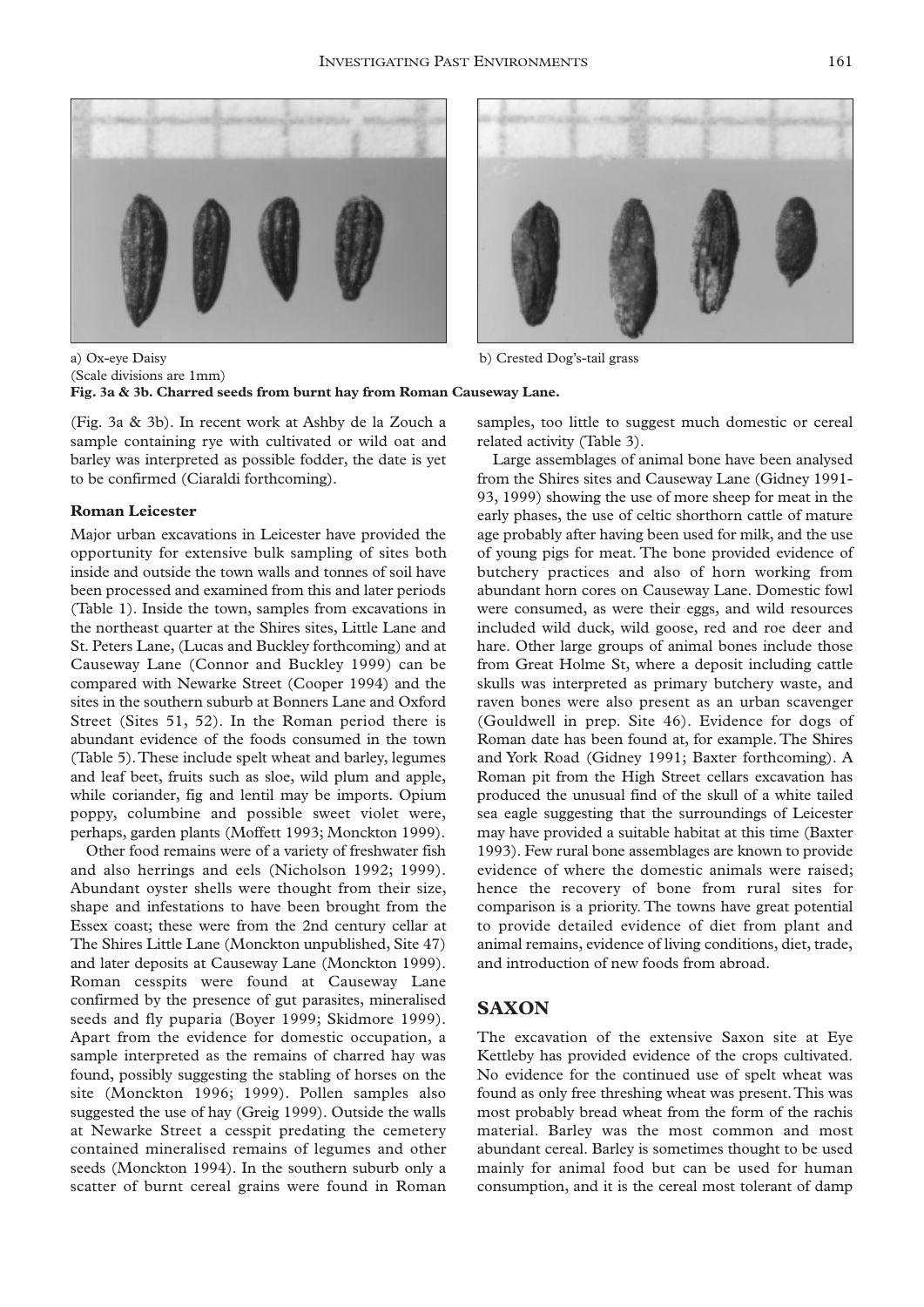|                     | <b>Rural</b>                                                                                                                                                   | Leicester                                                                                                           | Suburb                                                                   |
|---------------------|----------------------------------------------------------------------------------------------------------------------------------------------------------------|---------------------------------------------------------------------------------------------------------------------|--------------------------------------------------------------------------|
| <b>SAXON</b>        | 54. Eye Kettleby (40.3)<br>55. South St. Oakham (4.9)                                                                                                          | 49. Causeway Lane (12.5)                                                                                            | 53. Bonners Lane $(1.0)$                                                 |
| E.MED               | 65. South St. Oakham (6.7)<br>66. Anstey (91.4)<br>67. Freeby (37)<br>68. Saxby (45.4)<br>$69.$ Garthorpe $(0.1)$<br>70. Barrowden (1.9)<br>71. Claybrook (21) | 57. The Shires (50)<br>56. Causeway Lane (27)<br>60. Guildhall Lane (50)                                            | 61. Bonners Lane (16)<br>62. Oxford St. (255)                            |
| L.MED               |                                                                                                                                                                | 59. The Shires (25.8)<br>77. Causeway Lane (4.4)                                                                    | 74. Bonners Lane (13)<br>62. Oxford St. (36)<br>63. York Rd. (8.7)       |
| POST-<br><b>MED</b> |                                                                                                                                                                | $76.$ The Shires $(>5)$<br>more garden plants<br>77. Causeway Lane (15)<br>few cereals                              | 82. Bonners Lane (292)<br>abundant grain<br>83. Bowling Green Yard (693) |
|                     |                                                                                                                                                                | NB. Numbers in brackets are actual maximum densities (density of the best sample). These sites are used in table 3. |                                                                          |

**Table 2: Comparison of maximum density of charred plant remains (items per litre of soil) from Saxon to Post-medieval from different areas of the counties.**

conditions. The presence of a mire near the site may suggest this was a wet area in the past. Another mire at Stamford Road Oakham had pollen evidence from Roman to medieval date which showed less signs of cultivation in the middle of the profile (Greig *et al*. forthcoming). In Leicester, sampling the Saxon building contexts at Bonners Lane produced only a small amount of plant remains including free-threshing wheat and barley. Little was found from a single small pit of Saxon date at Causeway Lane (Table 2).

The type of wheat grown changes from spelt in the Roman period to free-threshing wheat, perhaps as a cultural change or development in agriculture. The intense cultivation of the clay soils continued from its start in the Roman period and is shown from the evidence of the arable weed stinking mayweed, as found at Eye Kettleby (Monckton in Finn forthcoming).

# **MEDIEVAL and POST-MEDIEVAL**

#### **Medieval countryside**

Evidence for the open pastoral and cultivated environment was found from silted channels at Hemington Bridges (Cooper and Ripper forthcoming, Smith 2000). Cropston Road, Anstey is a site with a known field system (Courtney and Higgins forthcoming) that has produced evidence for crops and diet of the12th-13th century inhabitants from charred plant remains in refuse found in a boundary ditch. Foods included bread wheat with some rye, oats and barley, hazel nuts as gathered food, and possible edible legumes (Site 66). Bread wheat was favoured for milling to use as

flour for bread making although the whole grain was used in frumenty and pottages. The legumes found here were small and together with some evidence for grassy vegetation, may represent food for domestic animals which would have certainly been kept for both meat and traction, particularly ploughing. Unfortunately little animal bone was recovered from the site.

These charred remains contained mainly wheat grains with abundant chaff. Bread wheat threshes free from the chaff easily, so the presence of abundant chaff suggests the wheat was produced nearby. Some of the legumes in the deposit are of the size of cultivated vetch so may suggest that the cereal was grown following a fodder crop or possibly fallow in crop rotation. The weeds include cleavers and corn cockle that are typical of autumn sown crops such as wheat and rye, while stinking mayweed indicates the cultivation of heavy clay soils. The increase in the latter weed in medieval times is thought to be related to the use of the mould board plough (Greig 1991).The deposit may represent partly processed wheat or waste from cereal cleaning possibly for domestic use because the remains were found with domestic rubbish. However agricultural activity is likely on the site and may have been carried out near the buildings. Bread wheat alone was identified here and the lack of evidence for the presence of rivet wheat suggest this may represent a bread wheat crop. The site was consuming and producing crops, some of which may have been for use elsewhere. These remains give a glimpse of what was growing in the village field system.

Other sites sampled include Saxby (Site 68 and Table 4) where the most productive sample was from the 13th-14th century ditch which contained quite abundant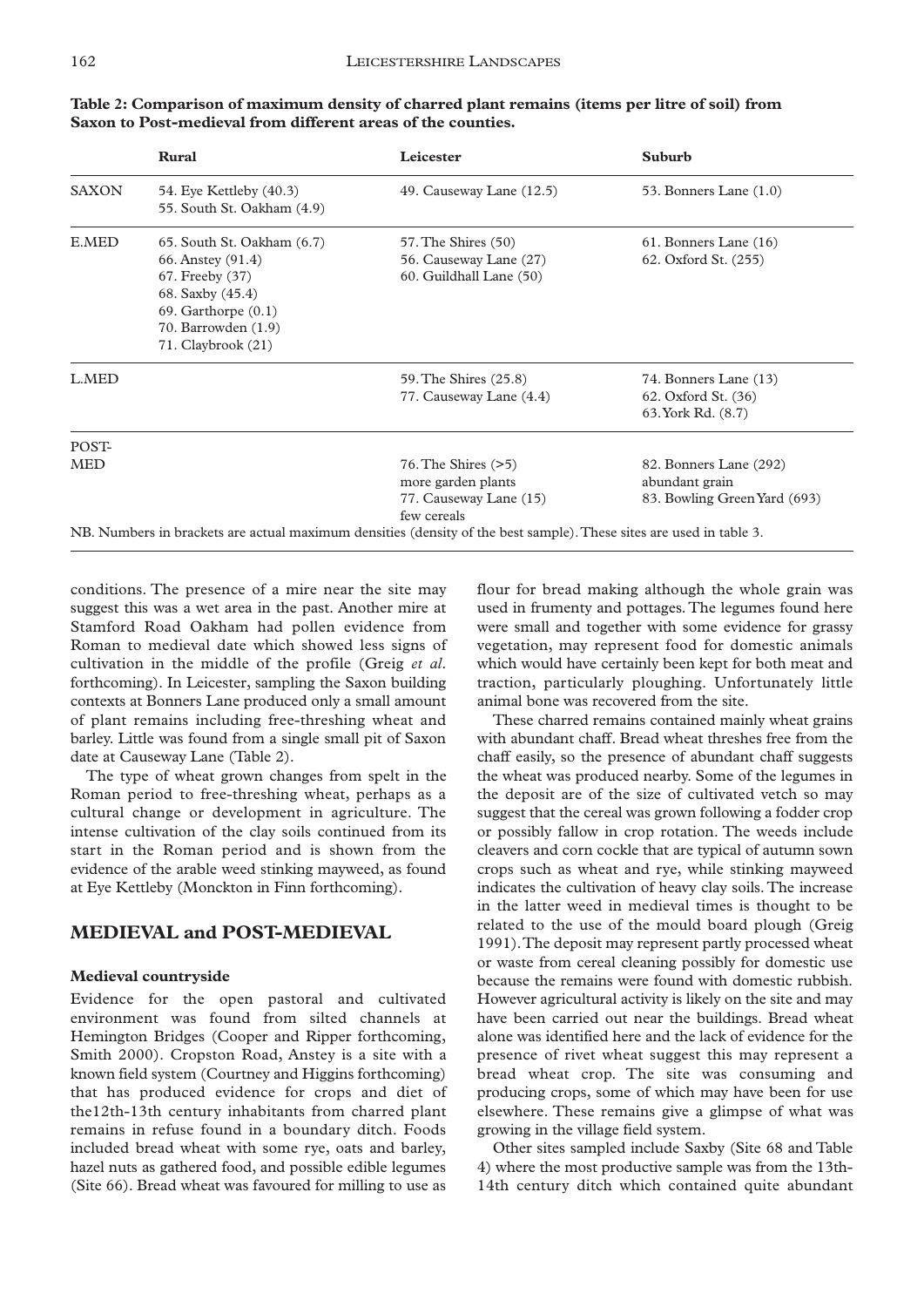cereal grains, mainly of free threshing wheat. The wheat chaff (rachis) included bread wheat and also rivet wheat, the first from a rural site in the two counties. This contrasts with Anstey and South St Oakham which produced only bread wheat chaff, while Freeby and Barrowden produced no chaff at all (Sites 66, 65, 67, 70 and Table 2). Hence the site at Saxby provides important evidence for the cultivation of rivet wheat as a crop here because both types of wheat have been found in medieval Leicester (Moffett 1993; Monckton 1999). It is not known if they were grown together as a mixed crop or became mixed later in use. Rivet wheat is now known from an increasing number of sites in the Midlands from the Early Medieval period onwards (Moffett 1991) and evidence at present suggests that this crop spread in use after the Norman Conquest. More evidence from rural sites is needed to provide evidence of the supply of food to the towns.

#### **Medieval towns**

Before the widespread use of sewers, cesspits were dug in which sewage was dumped and these pits are often a rich source of evidence because the minerals in the sewage cause the remains to become semi-fossilized. These pits may also contain coprolites (semi-fossilized excrement) and tests can reveal the presence of the eggs of gut parasites (Fig. 4a), these together with the preserved maggots of latrine flies leave no doubt about what was being dumped in the pit. Cesspits often contain fruit stones, fruit pips and chewed fish bones (Fig. 4b). Although some Roman cesspits have been found, they were much more common in the medieval and postmedieval periods. Rubbish pits are also a good source of evidence because they often contain burnt cereal grains and seeds which are preserved because they are charred. This type of rubbish may contain accidentally spilled grains burnt in the cooking hearth and then cleaned away into a pit with other rubbish such as meat bones. Rubbish pits and cesspits often contain broken pottery fragments which can be identified to give a date to the food remains found in the pits.

#### **Medieval Leicester**

As in the Roman period sites from inside and outside the town walls have been sampled. Inside the town excavations in the northeast quarter at the Shires and Causeway Lane can be compared with the sites in the southern suburb at Bonners Lane, Oxford St, York Rd and Bowling GreenYard (Sites 56-63, 74-83 and Table 4). In the early medieval period of the 12th-13th centuries at Causeway Lane abundant remains from numerous cesspits and rubbish pits show that there was intense occupation at this time. The range of fruits extended from those found in Roman samples to include grape, blackberry, damson, plum, apple and pear, and vegetables included pea, bean and leek (Moffett 1993; Monckton 1999;Table 3).The cereals changed from the hulled wheat of the Roman times to free-threshing wheat which included not only bread wheat which is used today, but rivet wheat which was not so good for bread making but could be used for pottage, a medieval staple food. Rivet wheat also has long straw which is useful for thatching and some remains on sites probably originate from the thatched roofs (Letts 1999). Other foods included abundant fish, with higher frequencies of large sea fish than in the Roman period suggesting the fishing of deeper waters with improved technology (Nicholson 1992). In the suburb at this time charred cereals from domestic rubbish were also found while at Oxford St germinated barley was found which might hint at the use of malted barley for brewing. A waterlogged well also at Oxford St contained leather off cuts and seeds of weld which is a dye plant, which may suggest the trades being carried out in the area (Monckton unpublished, Site 62).

In the Late medieval period there is less domestic evidence from Causeway Lane in the north east of the town. Evidence from rubbish pits at the Shires of larger sheep kept for wool before being used for meat, and calves used as veal suggesting the development of dairy products (Gidney 2000; Albarella 1997). In contrast, the suburb site at Bonners Lane produced abundant domestic rubbish and even evidence of pigs being kept in back yards. This was apparently not always successful as several whole pig skeletons were found in a pit and they are thought to have died of disease (Baxter 1998). Abundant burnt cereal grains and legumes were also found as the remains possibly of animal food as well as human food. Pig keeping was also suggested at Oxford Street from the find of neonatal piglets (Browning unpublished, Site 62). A sample from this site contained abundant grains with weed seeds of stinking mayweed, which was a very troublesome weed of claylands in medieval times when it was known as 'doggefenell'. York Road also shows abundant domestic evidence at this time with the cereals wheat, barley, rye and oats, some legumes and with abundant fruit remains found in a cesspit there (Monckton unpublished, Site 63).

The best waterlogged evidence for the environment in the medieval period was found at the Austin Friars site from ditches which showed the local vegetation from a wide range of plant remains. Evidence of flooding was found from the water snails in the deposits (O'Connor 1998).The relative cleanliness of the site was found from the type of insect remains found. Insect evidence also showed the cultivation of legumes and possibly the storage of cereal grain on the site (Girling 1981). A wide range of food remains included meat, oysters and some fish (Mellor and Pearce 1981) providing a comparison with the secular areas of the town investigated more recently.

### **Post-medieval Leicester**

Activity in the suburb increases into the post-medieval period; cesspits at Bonners Lane and the Bowling Green Yard contained very numerous fruit pips of figs and blackberry together with sloe, apple and grape. Rubbish pits contained such abundant charred cereal grains that they must have been waste or accidental loss from some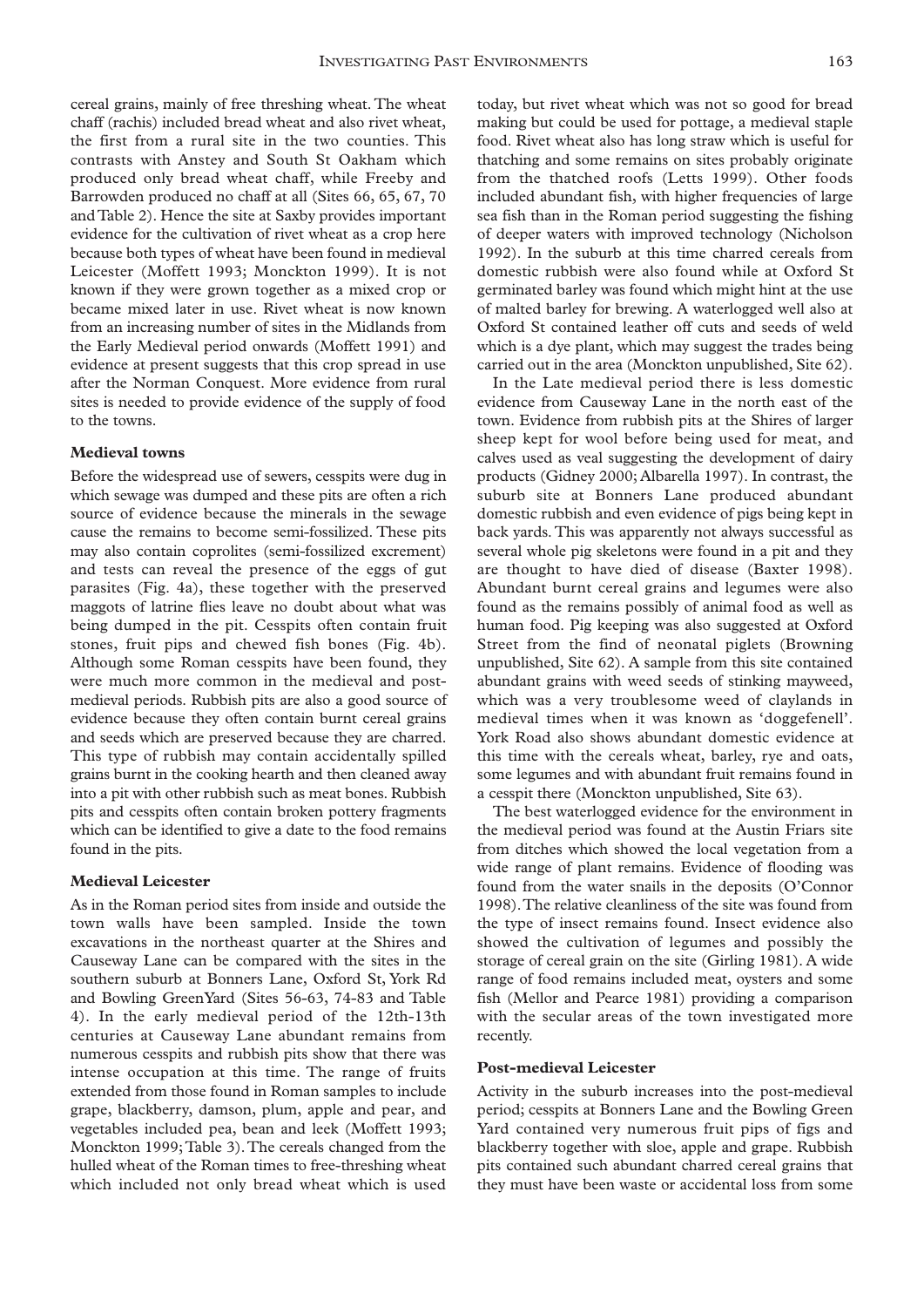# **Table 3: Some Plants from Leicester, Leicestershire and Rutland by period.**

|                            | <b>Neo</b> | BA             | MIA       | <b>LIA</b>                       | Rom       | Rom<br>urban | Sax                     | Med<br>urban  | Med       | PM                               |                                     |
|----------------------------|------------|----------------|-----------|----------------------------------|-----------|--------------|-------------------------|---------------|-----------|----------------------------------|-------------------------------------|
| <b>CEREALS</b>             |            |                |           |                                  |           |              |                         |               |           |                                  | Botanical name                      |
| Emmer wheat, grain         |            | $^{++}$        | $^{++}$   | $\begin{array}{c} + \end{array}$ | $^{+}$    | $^{+}$       |                         |               |           |                                  | Triticum dicoccum Schubl            |
| Emmer wheat, chaff         |            | $\ddot{}$      | $\ddot{}$ | $\ddot{}$                        | $^{+}$    | $\ddot{}$    |                         |               |           |                                  | Triticum dicoccum Schubl            |
| Emmer or Spelt, grain      |            | $^{++}$        | $^{++}$   | $++$                             | $^{++}$   | $^{++}$      |                         |               |           |                                  | Triticum dicoccum/spelta            |
| Emmer or Spelt, chaff      |            | $\ddot{}$      | $^{++}$   | $^{++}$                          | $^{++}$   | $^{++}$      | 1r                      | $2\mathrm{r}$ |           |                                  | Triticum dicoccum/spelta            |
| Spelt wheat, grain         |            |                | $\ddot{}$ | $\ddot{}$                        | $\ddot{}$ | $\ddot{}$    |                         |               |           |                                  | Triticum spelta L.                  |
| Spelt wheat, chaff         |            | $\ddot{}$      | $^{++}$   | $^{++}$                          | $^{++}$   | $++$         |                         |               |           |                                  | Triticum spelta L.                  |
| Wheat free-threshing grain | $\ddot{}$  |                | $\ddot{}$ | $\ddot{}$                        | $^{+}$    | $\ddot{}$    | $^{++}$                 | $^{++}$       | $^{++}$   | $^{++}$                          | Triticum free-threshing             |
| Wheat free-threshing chaff |            |                |           |                                  |           |              | $\ddot{}$               | $^{+}$        | $^{++}$   | $^{++}$                          | Triticum free-threshing ra.         |
| Bread wheat, chaff         |            |                |           |                                  |           |              | $\ddot{}$               | $\ddot{}$     | $^{++}$   | $^{++}$                          | Triticum aestivum s.l. ra.          |
| Rivet wheat, chaff         |            |                |           |                                  |           |              |                         | $\ddot{}$     | $^{++}$   | $+$                              | Triticum turgidum type ra.          |
| Barley, grain              | $++$       | $^{++}$        | $^{++}$   | $^{++}$                          | $^{++}$   | $^{++}$      | $++$                    | $^{++}$       | $^{++}$   | $^{++}$                          | Hordeum vulgare L.                  |
| Barley, chaff              |            |                | $^{++}$   | $+$                              | $\ddot{}$ | $\ddot{}$    | $+$                     | $\ddot{}$     | $+$       | $+$                              | Hordeum vulgare L. ra.              |
| Rye                        |            |                |           | $\ddot{}$                        | $^{+}$    | $^{+}$       | $++$                    | $^{+}$        | $++**$    | $^{++}$                          | Secale cereale L.                   |
| Oat                        |            |                |           | $\ddot{}$                        | $\ddot{}$ | $\ddot{}$    | $^{+}$                  | $+$           | $^{++}$   | $^{++}$                          | Avena sp.                           |
|                            |            |                |           |                                  |           |              |                         |               |           |                                  |                                     |
| GATHERED or GROWN          |            |                |           |                                  |           |              |                         |               |           |                                  |                                     |
| Hazel nut shell            | $^{++}$    | $\ddot{}$      | $^{++}$   | $\ddot{}$                        | $^{+}$    | $^{++}$      | $\qquad \qquad +$       | $^{+}$        | $^{++}$   | $+$                              | Corylus avellana L.                 |
| Fruit stones, Sloes        | $^{++}$    |                | $^{++}$   | $\ddot{}$                        |           | $\ddot{}$    | $^{++}$                 |               | $^{++}$   | $++$                             | Prunus sp.                          |
| <b>Bullace and Damson</b>  |            |                |           |                                  |           |              |                         |               | $\ddot{}$ |                                  | Prunus domestica L.                 |
| Hawthorn                   |            |                |           | $\ddot{}$                        | $^{+}$    |              | $\ddot{}$               |               |           |                                  | Crataegus sp.                       |
| Apple or Crab Apple        | $\ddot{}$  |                |           |                                  |           | $^{++}$      |                         |               | $^{++}$   | $^{++}$                          | Malus sp.                           |
| <b>LEGUME CROPS</b>        |            |                |           |                                  |           |              |                         |               |           |                                  |                                     |
| <b>Beans or Peas</b>       |            |                | $^{+}$    | $^{+}$                           | $^{+}$    | $^{++}$      | $^{+}$                  | $^{++}$       | $^{++}$   | $^{++}$                          | Vicia/Pisum                         |
| Beans                      |            |                |           |                                  |           | $\ddot{}$    |                         |               | $+***$    | $+^{\star}$                      | Vicia faba L.                       |
| Peas                       |            |                |           |                                  |           | $^{+}$       |                         |               | $+$       | $+$                              | Pisum sativum L.                    |
| Lentil                     |            |                |           |                                  |           | $\ddot{}$    |                         |               |           |                                  | Lens culinaris Medikus.             |
| Cultivated Vetch           |            |                |           |                                  |           |              |                         | $\ddot{}$     | $\ddot{}$ | $\ddot{}$                        | Vicia sativa ssp sativa (L.) Boiss. |
| <b>GARDEN PLANTS</b>       |            |                |           |                                  |           |              |                         |               |           |                                  |                                     |
| Columbine                  |            |                |           |                                  |           | $^{+}$       |                         |               |           | $\ddot{}$                        | Aquilegia sp.                       |
| Opium Poppy                |            |                |           |                                  |           | $\ddot{}$    |                         |               | $^{++}$   | $\begin{array}{c} + \end{array}$ | Papaver somniferum L.               |
| Fig                        |            |                |           |                                  |           | $\ddot{}$    |                         |               | $\ddot{}$ | $+$                              | Ficus carica L.                     |
| Beet                       |            |                |           |                                  |           | $^{+}$       |                         |               |           |                                  | Beta vulgaris L.                    |
| Violet                     |            |                |           |                                  |           | $\ddot{}$    |                         |               | $\ddot{}$ |                                  | Viola cf odorata L.                 |
| Flax or Linseed            |            |                |           |                                  |           | $\ddot{}$    | $^{+}$                  |               | $\ddot{}$ |                                  | Linum usitatissimum L.              |
| Grape                      |            |                |           |                                  |           | $\ddot{}$    |                         |               | $\ddot{}$ | $+^{\star}$                      | Vitis vinifera L.                   |
| Wood Strawberry            |            |                |           |                                  |           |              |                         |               |           | $+$                              | Fragaria vesca L.                   |
| Coriander                  |            |                |           |                                  |           | $\ddot{}$    |                         |               |           |                                  | Coriadrum sativum L.                |
| Dill                       |            |                |           |                                  |           |              |                         |               |           | $+$                              | Anethum graveolens L.               |
| Borage                     |            |                |           |                                  |           |              |                         |               |           | $\overline{\phantom{0}}$         | Borago officinalis L.               |
| Hop                        |            |                |           |                                  |           |              |                         |               |           | $+$                              | Humulus lupulus L.                  |
| Pot Marigold               |            |                |           |                                  |           |              |                         |               |           | $\ddot{}$                        | Calendula officinalis L.            |
| Asparagus                  |            |                |           |                                  |           |              |                         |               |           | $\qquad \qquad +$                | Asparagus officinalis L.            |
| Leek                       |            |                |           |                                  |           |              |                         |               | $\ddot{}$ | $\ddot{}$                        | Allium porrum L.                    |
|                            |            |                |           |                                  |           |              |                         |               |           |                                  |                                     |
| <b>CROP WEEDS</b>          |            |                |           |                                  |           |              |                         |               |           |                                  |                                     |
| Cleavers                   |            |                | $++$      | $+$                              | $^{+}$    | $^{+}$       | $^{+}$                  | $^{++}$       | $^{++}$   | $+$                              | Galium aparine L.                   |
| <b>Stinking Mayweed</b>    |            |                |           |                                  | $\ddot{}$ | $\ddot{}$    | $\ddot{}$               | $^{++}$       | $***$     | $++$                             | Anthemis cotula L.                  |
| Corn cockle                |            |                |           |                                  |           | $\ddot{}$    |                         | $\ddot{}$     | $+***$    | $++*$                            | Agrostemma githago L.               |
| Weed seeds                 | $\ddot{}$  | $^{++}$        | $^{++}$   | $^{++}$                          | $^{++}$   | $++$         | $++$                    | $^{++}$       | $^{++}$   | $^{++}$                          | Weed seeds                          |
| Number of Sites in period  | 3          | $\overline{4}$ | 3         | 13                               | 14        | 5            | $\overline{\mathbf{4}}$ | 6             | 6         | 3                                | $= 61$ sites                        |

**Key:** Remains are seeds in the broad sense unless stated, taxonomy after Stace (1991).

Remains are of selected plants, mainly charred but including some mineralised fruits and seeds from urban contexts.

 $\star$  = Present as pollen in urban wells (Greig 1999 $\star$  and forthcoming $\star$ ).

 $+=$  Present.  $++$  = Found on over half the total sites of that period.  $r =$  Probable residual items.

commercial use, either for sale as grain or perhaps in other products (Monckton, in Finn forthcoming). Evidence from bone from the site shows the processing of animal skins, adding to the evidence for trading activity in the suburb (Baxter 1998). In the northeast of the town at this time evidence from a rubbish pit at Causeway Lane showed that an improved breed of pig was being introduced (Gidney 1999; 2000). A few large

rubbish pits and a well at the Shires contained charred grains of cereals from domestic rubbish and seeds of additional plants such as dill, hops, asparagus and marigold – all useful and were possibly garden plants (Moffett 1993;Table 5). Pollen of grape vine, borage and bean, found in wells at the Shires, possibly also came from garden plants (Greig forthcoming). The fewer larger pits and stone lined well may suggest fewer large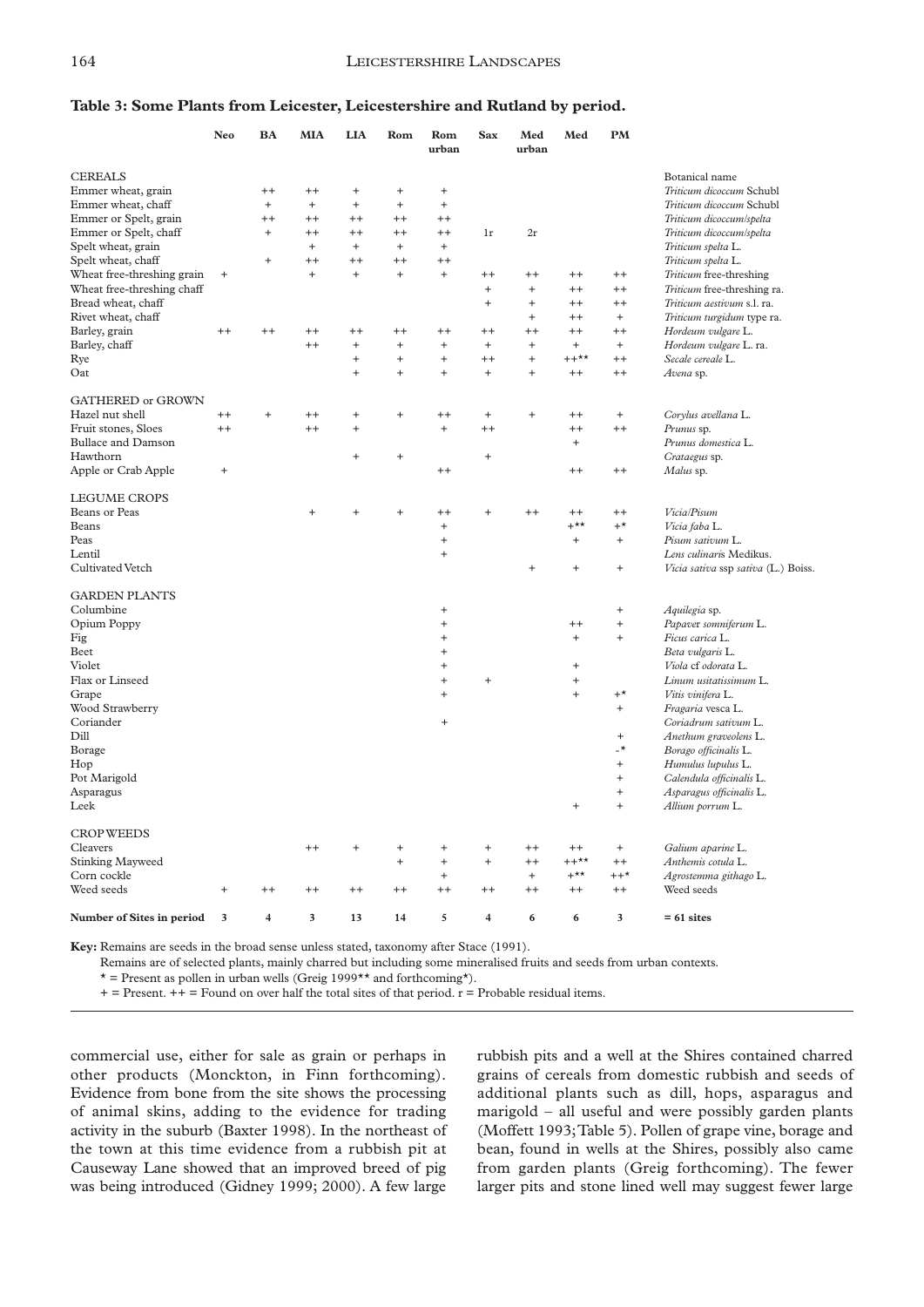



a) egg of parasite of the human gut, whip worm b) fish bones, including some distorted by chewing.

(size about 0.005 mm) b) (diameter about 4mm) **Fig. 4a and 4b: Remains from sewage in medieval cesspits at The Shires.**

properties in the area at this time, with large gardens and at least one such residence is known on High Street from the 17th century (Courtney 2000). After this the northeast quarter was recorded as an area of trees on maps of the 18th century and did not become populated again until Victorian times.

# **FUTURE WORK**

With the implementation of bulk sampling over the last 15 years, a great deal of information and an archive of material has been gathered. This represents a considerable advance over the single Leicestershire site mentioned in the English Heritage review of 1984 (Keeley 1984). However, publication of completed analysis, such as 'The Shires' and 'Leicester's Southern Suburb Sites', is an urgent priority. The problem of funding publication of sites is increasing with the number of sites excavated but is essential to provide 'preservation by record' and publications should include sufficient data to back up conclusions. At the same time we should make efforts to integrate and interpret information which is unfortunately not often possible within the resources available. It is now being recognised

**Fig. 5. A coprolite from a medieval cesspit at Causeway Lane.**



that environmental archaeology should not be a separate study but be a part of the archaeological methods used to study sites. At present the Sites and Monuments Records contain little information from environmental archaeology and it would be useful if remains recovered from samples could be recorded as categories on the records, if possible with a summary of results.This would not only benefit specialists and other interested people, but help in the planning process in providing evidence of the archaeological potential and character of areas of the town and country. Finally it is important that sampling should continue as a routine part of archaeological investigations because unless samples are taken and analysed the data is lost forever. Future work adding to this data, using these and new techniques, will fill in gaps in the evidence, pose and contribute to answering local and regional research questions, and provide a more complete picture of life in the past.

# **Acknowledgements**

I am most grateful to Patrick Clay and Richard Buckley of ULAS for the opportunity to work on their projects, as well as to John Lucas of Leicester City Museums and former staff of the Leicestershire Archaeological Unit. I would like to thank the many people who have assisted with sample processing and reports particularly Ian Baxter, Peter Boyer, Martin Shore and Wayne Jarvis. Thanks are due to the site directors and staff of ULAS and of the other excavators in the area who have contributed to this work, and to the specialists who have supplied copies of their unpublished work. I am particularly grateful to James Greig and Lisa Moffett of Birmingham University for their contributions, advice and help with this work over the years. I would like to thank Marijke van der Veen of Leicester University for helpful comments on a draft of this paper.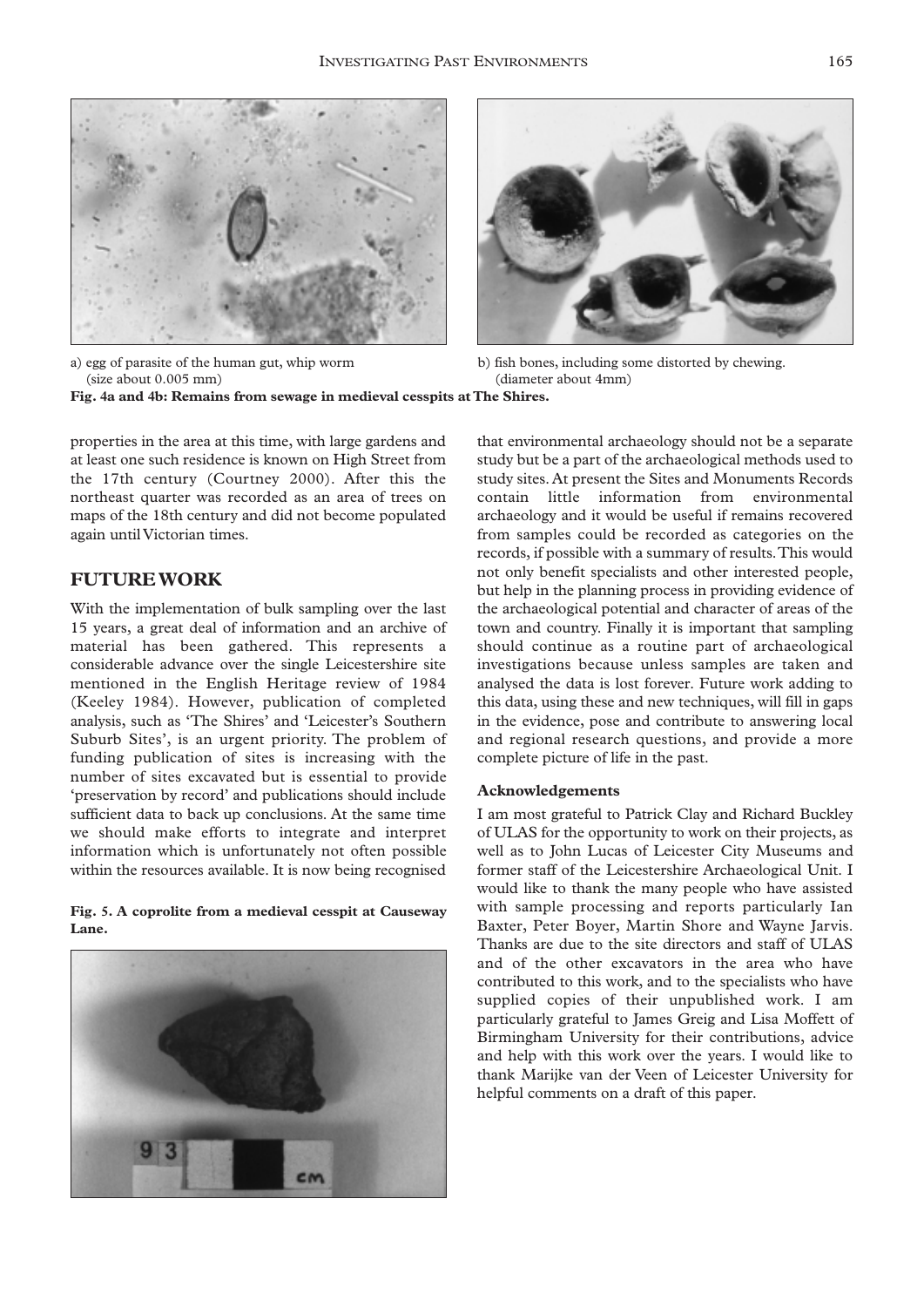| 88                                   |           |                                                                                         |                  |                                                                                                                                            |
|--------------------------------------|-----------|-----------------------------------------------------------------------------------------|------------------|--------------------------------------------------------------------------------------------------------------------------------------------|
| <b>Site</b>                          | Date      | Reference                                                                               | Dates            | <b>Specialists/Notes/Ref</b>                                                                                                               |
| Wing, Rutland (till and lake clays)  | Palaeo    | <b>Hall 1980</b>                                                                        | c70k BP          | Ipswichian interglacial. Pollen and plants studied.                                                                                        |
| Brooksby, Rearsby Brook              | Palaeo    | Challis and Howard 1999                                                                 |                  | Peat, wood, shell, organics.                                                                                                               |
| Syston                               | Palaeo    | Bell, Coope et al 1961 quoted in<br>Brown et al 1994.                                   | c37,000BP        | Periglacial vegetation from pollen, plants and insect<br>evidence.                                                                         |
| Cossington, Platts Lane              | Palaeo?   | Ripper et al ULAS Assmt                                                                 |                  | Mammoth tusks                                                                                                                              |
| Syston, Meadow Lane Quarry           | Palaeo?   | Higgins ULAS Assmt in progress                                                          | 9080 BP          | Mammoth tusks, organics present to be assessed and<br>dated.                                                                               |
| Hemington Quarry (P-ch.A)            | Palaeo/LG | Beamish 1995 (TLAHS 69,129)<br>note, Greenwood et al (forth).                           | 11,700 BP        | Cold phase caddis and insects, pollen and plants in<br>progress.                                                                           |
| Cossington, (P-ch)                   | Meso      | Brown, Keough & Rice 1994                                                               | 10230-5140 BP    | Lateglacial channel followed by alder woodland.                                                                                            |
| Croft Quarry (P-ch)*                 | Meso/LG   | Brown in Smith, Roseff et al (forth)                                                    | c11,000, 9840 BP | Allerod and Early Postglacial channels.                                                                                                    |
| Leicester, West Bridge*              | Meso      | Shackley and Hunt 1984                                                                  | 9920 BP          | Plants pollen and insects of tundra.                                                                                                       |
| Quorn, Mountsorrel by-pass           | Palaeo/LG | Brown, Keough & Rice 1994                                                               | c28875 BP        | No tree pollen, glacial or Early Lateglacial environment.                                                                                  |
| Hemington (Hicklins Land P-ch 3)     | Palaeo/LG | Cooper & Ripper 2000,<br>TLAHS 74, 233-5.<br>Greenwood Assmt 2001                       | 10920 BP         | Bug of Dwarf willow, cold phase, plants of reed swamp,<br>pollen sampled.                                                                  |
| Birstall, Watermead (P-ch)           | Meso      | Ripper 1997 (TLAHS 71, 87)<br>note, Greig, Smith Assmt.                                 | 9780-7790 BP     | Early woodland.                                                                                                                            |
| Croft Quarry (P-ch)*                 | Neo       | Hughes & Roseff 1995<br>(TLAHS 69, 100) interims.<br>Smith, Roseff, et al (forth)       | 3800-2900 BC     | Woodland with lime pollen, plants and insects<br>analysed.                                                                                 |
| Hemington Quarry (P-ch.C)            | Neo       | Beamish et al Assmt ULAS.<br>Brown, Smith, Greenwood &<br>Monckton (forth)              | 2890-2475 BC     | Partly cleared at base, cereal pollen throughout profile,<br>insects of grassland and pasture.                                             |
| Thurmaston (P-ch)                    | Neo       | Mathieson 1975 quoted in<br>Brown, Keough & Rice 1994                                   | 4220-3720 BP     | Organics and wood.                                                                                                                         |
| Birstall (P-Ch)                      | Neo-EBA   | Brown, Keough & Rice 1994                                                               | 5160-3720 BP     | Wood                                                                                                                                       |
| Kirby Muxloe                         | Neo/BA    | Cooper 1994 (TLAHS 68,162-5)<br>interim. Brown, Greig & Smith<br>(forthcoming)          |                  | Early lime woodland, BA first clearance, IA main<br>clearance. Pollen, plants and insects analysed.                                        |
| Narborough Bog                       | Neo-BA    | Brown 2000, (and forth.)                                                                | 2950-2050 BC     | Partially cleared floodplain in Neo. Long pollen profile in<br>progress.                                                                   |
| Eye Kettleby, Nr. Melton (W/L)       | Neo/BA?   | Greig in Finn (in prep)                                                                 | in progress      | Early woodland pollen and plants.                                                                                                          |
| Cossington, Platts Lane (P-ch)       | BA?       | Ripper et al Assmt ULAS 2001                                                            |                  | Assmt of pollen and plants J.Greig, insects M.Robinson.                                                                                    |
| Birstall, Watermead (BM)             | BA        | Ripper 1997 (TLAHS 71, 87-8)<br>Greig, Smith, Assmt.                                    | 1040-810 BC      | Pollen and insects of meadow and pasture.<br>Human skulls and animal bone near burnt mound.                                                |
| C-Donington, Willow Fm. (P-ch)       | BA        | Coward & Ripper 1999<br>(TLAHS 73,87-91) interim.<br>Smith, Green, Monckton forth.      | 1145-835 BC      | Analysis pollen, insects and plants. Cultivation and<br>pasture, some trees present. Cereal pollen found.                                  |
| Hemington Quarry (P-ch.D)            | LBA-EIA   | Beamish et al Assmt ULAS.<br>Smith, Greenwood et al (forth).                            | 1750-690 BC      | Open with grassland and pasture evidence.<br>Insects and plants studied.                                                                   |
| Croft Quarry (P-ch)*                 | BA-IA     | Smith, Roseff et al forth.                                                              | 1500 BC-350 AD   | Alder wood then open env.<br>Pollen, plants and insect evidence.                                                                           |
| Hemington (Hicklins Land P-ch.14) IA |           | Cooper ULAS Assmt in progress                                                           | 2190 BP          | Assessment only.                                                                                                                           |
| Empingham, Rutland Water. (villa)    | Roman     | in Cooper N. 2000 Leicester<br>Arch Mono 6: Univ of Leicester.                          |                  | P.Buckland report on insects of open cultivated env.                                                                                       |
| Oakham, Stamford Rd (mire)           | RB-Med    | Hewson 1998 (TLAHS 193)<br>note. Greig and Smith for Ellis<br>et al forth BUFAU Report. | c2000 BP         | Pollen of cultivated env, mid profile less evidence of<br>cultivation, then cultivation continued into Med.<br>Insects of pasture.         |
| Hemington Quarry (Ch.B)              | Saxon     | Beamish et al Assmt ULAS                                                                | c700 AD          | Plants assessed only.                                                                                                                      |
| Owston Abbey (fishponds)             | Med       | Hayne et al 1988<br>(BAR, BS, 182ii, 301)                                               |                  | Fish bone IDs, environment from pollen and plants.                                                                                         |
| <b>Hemington Bridges</b>             | Med       | Cooper and Ripper 1994<br>(TLAHS 68, 153) interim,<br>and forth. Smith 2000.            | Dendrochronology | Pollen, plants analysed, insects (riffle beetles) of fast<br>flowing water (Greig, Smith in Cooper & Ripper forth.).                       |
| Hemington Quarry (Ch.F)              | E.Med     | Beamish et al Assmt ULAS                                                                | c1000 AD         | Assmt of plants only                                                                                                                       |
| Leicester, West Bridge/PEX site      | Med       | Higgins 1997 (TLAHS 71, 104)<br>note on evaluation                                      |                  | Waterlogged deposits present                                                                                                               |
| Austin Friars (waterlogged ditch)    | L.Med     | Mellor & Pearce 1981 #,<br>Girling (AML 3931 and 2526)                                  |                  | Evidence of local env. from plants and insect remains,<br>snails of flooding event, animal bone abundant, some<br>fish, leather preserved. |
| Groby Pool (sediment)                | P-M-Mod   | David & Roberts 1990                                                                    | 1800 AD on.      | Pollen, open and little woodland, study of documentary<br>evidence.                                                                        |

Key: The range of radiocarbon dates is quoted:  $BP =$  before present uncalibrated,  $BC =$  calibrated dates.  $c =$  other estimates.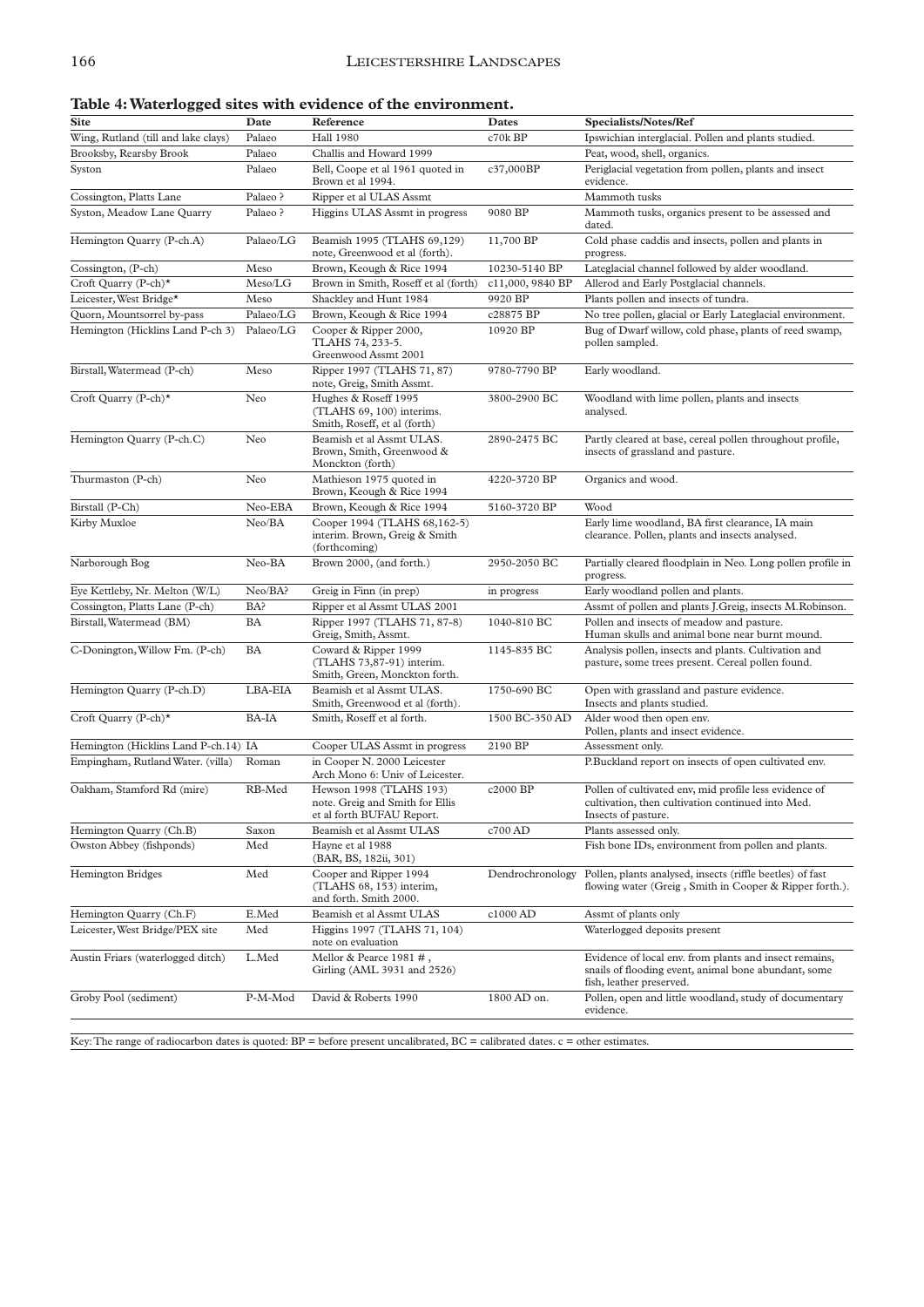|                                          |                    |                          | Table 5: Gazetteer of sites with evidence from plant and animal remains              |                  |                                |                       |                                                                                                                                  |
|------------------------------------------|--------------------|--------------------------|--------------------------------------------------------------------------------------|------------------|--------------------------------|-----------------------|----------------------------------------------------------------------------------------------------------------------------------|
|                                          |                    | ż.                       | Reference                                                                            | Bone             | Ch.pl.                         | Ch/Oth                | Specialists/Notes/Reference/Other remains.                                                                                       |
| Glaston, Rutland                         | U.Palaeo           | $\overline{\phantom{0}}$ | 173, 180-4), Thomas and<br>AS<br>Cooper 2001 (CA<br>Cooper Assmt UL                  | $\triangleright$ |                                |                       | Mammoth, glutton, horse, woolly rhinoceros, hyaena, reindeer, mountain hare,<br>lemming and voles.                               |
| Oakham, Burley Rd.                       | L.Neo              | $\mathcal{L}$            | Gouldwell, Monckton in Clay 1998                                                     | D,               | D,                             | Уy                    | Small nos of wheat and barley grains from pits, less nutshell. Snails and small<br>mammals of nearby woodland                    |
| C-Donington, Willow Fm.South (pit)       | Neo?               | 3                        | Coward and Ripper 1999 (TLAHS 73, 87-91)<br>interim. and ULAS Assmt.                 |                  | ţ,                             | Z                     | Plant remains Cache of crab apples with nutshell and few cereals. Radiocarbon<br>dating in progress (Monckton in prep. ULAS)     |
| Syston, Melton Rd. (pit)                 | ${\rm N}^{\rm eo}$ | 4                        | Meek 1998 (TLAHS 72, 184) note.                                                      |                  | $\blacktriangleright$          |                       | A fruitstone and abundant hazel nutshell (Jarvis unpubd.) ULAS                                                                   |
| Braunstone, Elmsthorpe Rise (pit)        | L.Neo              | $\sqrt{2}$               | Albone 2000 (TLAHS 74, 224) note.                                                    |                  | y,                             |                       | Barley and nutshell                                                                                                              |
| East Goscote, Beedles Quarry             | Neo                | $\circ$                  | Saville 1976 (TLAHS 51 p29) #                                                        | $\triangleright$ | ኔ.                             |                       | Bone and seeds                                                                                                                   |
| Husbands Bosworth                        | ${\rm N}^{\rm eo}$ | $\overline{\phantom{a}}$ | 2001<br>ULAS Excavation                                                              |                  | $\curvearrowright$             | $\triangleright$      | Samples taken.                                                                                                                   |
| Sproxton (barrow)                        | EBA                | $\infty$                 | Clay 1981                                                                            | D,               | $\triangleright$               | γŃ                    | Buried soil with burnt tree-stumps as evid of woodland clearance, land SNAILS<br>of arable then pasture. 3990-3810 BC            |
| Eaton (barrow)                           | EBA                | $\circ$                  | Clay 1981                                                                            | Y,               | D,                             | Z                     | Charred plants include rye and stinking mayweed, poss later activity.                                                            |
| C-Donington, Willow Fm. (BM & P-ch)      | $_{\rm BA}$        | $\overline{10}$          | 1999 (as No.3 above)<br>Ripper & Coward                                              | >                | y(n)                           | S,                    | See waterlogged. Few charred plant remains (Monckton in prep. ULAS)                                                              |
| Lockington (barrow and pits)             | $_{\rm BA}$        | $\Xi$                    | Hughes 2000                                                                          |                  | $y++$                          | ΔÃ                    | Pollen, buried soil, phosphates, Charred plants with early spelt wheat. (Greig,<br>Limbrey, Moss, Moffett, Monckton, 2000)       |
| Eye Kettleby, Nr. Melton (cem. and occ.) | BA                 | $\overline{c}$           | S 72, 178) note. Analysis<br>ULAS for Finn et al forth.<br>Finn 1998 (TLAH           |                  | $+ +$                          | Уy                    | (Chapman forth.) BA occupation with emmer (Monckton forth.)<br>Mainly tubers, wheat incl spelt, barley, few seeds. 70 cremations |
| Ridlington, Rutland (round-houses)       | $BA^2$             | 13                       | Beamish 1997 (TLAHS 71,99-101) note.                                                 |                  | $+$                            |                       | ULAS.<br>Barley grain deposit (Monckton forth). Dating awaited, in progress                                                      |
| Mountsorrel, Rothley Grange              | BA?                | 14                       | Pearson Assmt for Cotswold Trust 1993                                                |                  | $\widetilde{y}(+)$             |                       | A charred cereal grain and a few uncharred seeds from channel fill, waterlogged<br>plants assessed                               |
| Saxby (a BA pit in med village)          | BA                 | 15                       | report<br>Monckton ULAS                                                              |                  | $\triangleright$               | Þ,                    | An emmer grain with charcoal.                                                                                                    |
| Kirby Muxloe (farmstead)                 | LBA-MIA            | 16                       | Cooper 1994 (TLAHS 68, 162-5) interim.                                               | S,               | $\ddagger$                     | $\triangleright$      | Plant remains (Monckton unpubd.), barley and emmer grains, v. few cereals<br>remains present.                                    |
| Humberstone (settlement)                 | МIА                | $\overline{17}$          | Charles, Parkinson &<br>AHS 74, 113-220)<br>Pelling, Charles, in<br>Foreman 2000 (T) | $+$              | $y++$                          | S,                    | Cleaned spelt grain, four post granary. Sheep and cattle about equal amounts,<br>few pigs or wild animals.                       |
| Wanlip (farmstead)                       | МIА                | $^{18}$                  | Monckton, in Beamish 1998                                                            | $\triangleright$ | $_{+}^{+}$                     | y,                    | Spelt with little emmer and few bread wheat grains, 6-row barley, legume frag,<br>hazel nut and sloe.                            |
| Breedon on the Hill (hillfort) 1957      | ₹                  | 19a                      | Wacher 1964 (Antiq.J. 1964 p122-42)#                                                 | ţ,               |                                | Уy                    | Soils, SNAILS, bone, charcoal (Keeley 1976, AML 2105). Some samples kept<br>in EH archive.                                       |
| Breedon on the Hill (hillfort) 1946      | $\mathbb H$        | 19 <sub>b</sub>          | Kenyon 1950 (TLAHS 26) #                                                             | $\ddagger$       |                                | yίδ                   | Animal bone, charcoal, soils.                                                                                                    |
| Melton Mowbray, Kirby Lane (ditches)     | $ \mathbb{A} $     | $\overline{5}$           | Dingwall 1998 (TLAHS 72, 1998) note                                                  |                  | $\triangleright$               | $\triangleright$      | Few snails and a charred grass seed (Monckton for BUFAU)                                                                         |
| Enderby I (farmstead)                    | LIA                | $\overline{21}$          | Monckton, Gouldwell, in Clay 1992<br>(TLAHS 66, 1-82)                                | $+$              | ţ                              | λλ                    | Cattle then sheep, pigs, chicken and hare. V. few cereals, SNAILS of<br>pasture.                                                 |
| Enderby II (farmstead)                   | A                  | $\frac{22}{23}$          | Meek 1997 (TLAHS 71,88) note; and forth.                                             | $\triangleright$ | $\ddagger$                     | $\triangleright$      | Many samples v.few cereals (Monckton unpubd.) ULAS                                                                               |
| Tixover, Rutland (ditches)               | LIA                |                          | Beamish 1992 (TLAHS 66, 183) interim,<br>Baxter, Monckton for Beamish forth          | $+$              | $+$                            | γγ                    | Small mammals, SNAILS of pasture, Spelt wheat, weeds, fruits, infant skeleton.<br>Cattle then sheep, few pigs.                   |
| Cossington, Platts Lane (r-house)        | $\mathbb{A}$       | $^{24}$                  | Sturgess 2000 (TLAHS 74, 237) note                                                   |                  | $\ddagger$                     | ⋗                     | V.few cereals mainly from round-house (Monckton Assmt. ULAS)                                                                     |
| Kirby Muxloe, Carmel (r-h gully)         | ЦА                 | 25                       | Higgins 1998 (TLAHS 72, 174) note                                                    |                  | $\stackrel{+}{\triangleright}$ | $\triangleright$      | V.few cereals from round-house (Monckton unpubd.) ULAS                                                                           |
| Huncote (IA farmstead)                   | LIA                | $26$                     | Shore 2001 interim (TLAHS 75) and forth.                                             |                  | $+$                            |                       | Some chaff rich samples (Jarvis unpubd.) ULAS                                                                                    |
| Leicester, Rushey Mead*                  | ЦĄ                 | $\overline{27}$          | Monckton, in Pollard 2001 (TLAHS 75)                                                 | $\triangleright$ | $y++$                          | $\geq$                | Cleaned spelt grain in isolated pit with adult male skeleton.                                                                    |
| Normanton le Heath, I (settlement)       | IA-Roman           | $28\,$                   | Monckton, in Thorpe et al 1994                                                       | $\triangleright$ | $\ddagger$                     | $\blacktriangleright$ | Few cereals, more in later phase.                                                                                                |
| Kirby Muxloe (farmstead)                 | IA-Roman           | 29                       | Cooper 1994 (TLAHS 68, 162) interim.<br>and Cooper (forth)                           | $\triangleright$ | $\ddagger$                     | $\triangleright$      | Barley and spelt, v. few cereals in many samples, more weeds in Roman than in<br>IA samples (Monckton unpubd.)                   |
| C-Donington, Gimbro Farm (end)           | IA-Roman           | $\sqrt{30}$              | Derrick 2000 (TLAHS 74, 233) note.                                                   |                  | $++$                           | $\triangleright$      | Few cereals IA and Roman (Jarvis unpubd.) ULAS.                                                                                  |
| Oakham, Stamford Rd. (ditches)           | IA-Roman           | $\overline{51}$          | Hewson 1998 (TLAHS 72, 193) note                                                     |                  | $\ddagger$                     | >                     | $\widehat{\mathcal{C}}$<br>(see W/L table<br>Few charred cereals (Monckton unpubd.) BUFAU.                                       |
| Desford (farmstead)                      | IA-Roman           | $\mathfrak{Z}$           | Thomas 2000 (TLAHS 74, 238) note.                                                    |                  | $+$                            | D,                    | LIA Barley abundant, few Roman cereals (Jarvis unpubd.) ULAS                                                                     |
| Ashby, by-pass                           | IA-Roman           | 33                       | Ciaraldi, BUFAU Archive 2001                                                         |                  | $+$                            |                       | Abundant IA grain, Roman rye possibly fodder.                                                                                    |
| Humberstone Farm, 1985 and 1987          | IA-Roman           | 34a                      | and Lucas 1988 (TLAHS 62, 72-3) note<br>Lucas 1986 (TLAHS 60, 78-80) interim.        | D,               | $\Lambda$                      | Λ.                    | Processed samples from 1987 excavation, few remains (Warren in progress)                                                         |
| Normanton II (settlement)                | Roman              | 34b                      | Trimble 1992 (TLAHS 66, 182) interim.                                                |                  | $y(++)$                        |                       | Charred plant remains need analysis (Monckton Assmt. LAU).                                                                       |

# INVESTIGATING PAST ENVIRONMENTS 167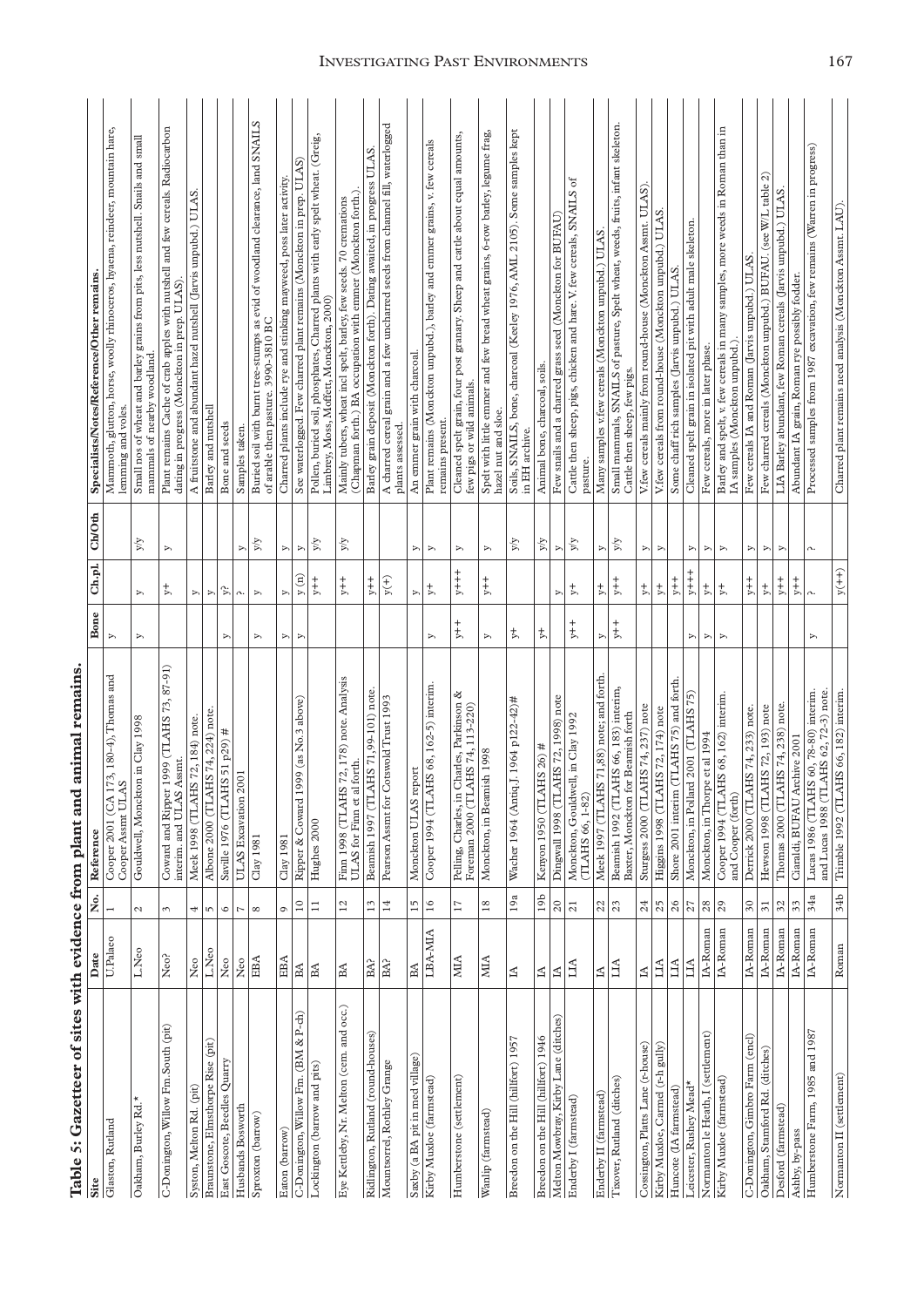| Site                                      | Date           | ż.                         | Reference                                                                                                               | Bone                 | Ch.p.l.                                       | Ch/Oth           | Specialists/Notes/Reference/Other remains                                                                                                             |
|-------------------------------------------|----------------|----------------------------|-------------------------------------------------------------------------------------------------------------------------|----------------------|-----------------------------------------------|------------------|-------------------------------------------------------------------------------------------------------------------------------------------------------|
| Empingham, Rutland Water. (villa, well)   | Roman          | 35                         | Buckland, Alvey, in Cooper N. 2000.<br>and Buckland 1986                                                                | $\triangleright$     | $+$                                           | γχ               | Insect of open cultivated environment (see W/L table 2). Ditch of 2nd cent with<br>chaff, Corn drier of 4th cent poss malting spelt                   |
| Scalford Brook, Nr. Melton (rural)        | Roman          | 36                         | Beamish 1991 (TLAHS 65, 102) interim                                                                                    | Þ,                   | $+$                                           | $\triangleright$ | Abundant spelt chaff in a gully (Monckton Assmt. LAU)                                                                                                 |
| Drayton Villa II                          | Roman          | 57                         | Comor 1994 (TLAHS 68, 161) interim.                                                                                     | $y(++)$              | $\widetilde{\mathcal{F}}_{\mathcal{A}}^{(+)}$ | $\triangleright$ | Abundant sm mammal bone (?owl pellets), scatter of few cereals all needs analysis<br>(Baxter, Monckton Assmt. LAU).                                   |
| Ridlington, Rutland (corn driers etc)     | Roman          | $38$                       | Beamish 1997 (TLAHS 71, 99-101) note,<br>Beamish ULAS Report 2000 and forth                                             |                      | $+$ $+$ $+$ $+$ $+$ $+$                       | ⋗                | Corn driers of different functions, drying/parching spelt and barley, dehusking and<br>poss malting spelt (Monckton forth.)                           |
| Ketton, Rutland (corn driers)             | Roman          | $\mathfrak{S}6$            | Meadows 1999 (TLAHS 73, 119-121) note.                                                                                  |                      | $\ddot{\tilde{z}}$                            |                  | Germinated grain reported. Northants Archaeol Assmt.                                                                                                  |
| Appleby Magna (corn drier)                | L.Roman        | $40\,$                     | Clarke 2000 (TLAHS 74,231) note.                                                                                        |                      | $y++$                                         | A,               | Corn drier, remains as spikelets (Jarvis unpubd.) ULAS                                                                                                |
| Leicester, Hamilton (corn drier)          | $L$ .<br>Roman | $\frac{1}{4}$              | (TLAHS 75, 133-4) note<br>Higgins et al 2001                                                                            |                      | $+$<br>$+$<br>$+$<br>$+$                      | $\triangleright$ | Numerous cereal remains, ULAS Assmt only, analysis planned.                                                                                           |
| High Cross (Roman sm town)                | Roman          | $42\,$                     | Greenfield & Webster 1965 TLAHS 40, 3-41                                                                                |                      |                                               | Þ,               | Charcoal of hazel and oak (Levy 1965).                                                                                                                |
| Medbourne (Roman sm town)                 | Roman          | $43$                       | Pollard 1992 (TLAHS 66, 181) note.                                                                                      |                      | Λ.                                            |                  | Few spot samples taken, need assmt. for plant remains.                                                                                                |
| Leicester, Norfolk StVilla                | Roman          | 44                         | (TLAHS 66, 179); Lucas forth. Jones 1982<br>Mellor and Lucas 1978 interim                                               | $+$                  | $+$                                           | $\triangleright$ | Corn drier with chaff for fuel (see van der Veen 1989), Good animal bone<br>assemblage (Gouldwell forth).                                             |
| Leicester, Crown Hills (corn drier)       | L.Roman        | 45                         | Chapman 2000 (TLAHS 74, 228) note                                                                                       | Y,                   | $++$                                          | <sub>N</sub>     | Corn drier with spelt chaff as fuel + stinking mayweed (Jarvis forth.) ULAS                                                                           |
| Leicester, Gt Holme St. (pits, well)      | Roman          | $46$                       | Gouldwell, for Lucas forth.                                                                                             | $+$                  |                                               |                  | Deposit of cattle skulls as primary butchery waste, raven as urban scavenger.                                                                         |
| Leicester, The Shires (urban)*            | Roman          | $47$                       | 1989 (TLAHS 63, 105)<br>interim. Moffett 1993, Nicholson 1992.<br>archive others.<br>Gidney 1991 and<br>Lucas & Buckley | $y$ fish             | $+$                                           | ΔÃ               | Oysters compare with East Coast (Monckton forth) parasite tests (Boyer forth),<br>charcoal (Morgan forth.). Leicester Museums Archive.                |
| Leicester, High St Cellars (pits)         | Roman          | $^{48}$                    | Lucas 1992 (TLAHS 66, 179) interim.<br>Baxter 1993a-c.                                                                  | $+$                  | y                                             | z                | White tailed eagle skull found and published. Other remains assessed only.                                                                            |
| Leicester, Causeway Lane (urban)*         | Roman          | <b>Q</b>                   | Connor and Buckley 1999.<br>and Monckton 1995.<br>Monckton et al in                                                     | ${\it y}/{\rm fish}$ | $y++$                                         | λλ               | Fish, oysters, fruit, cereals, bones, eggshell; burnt hay. Pollen. Flies and parasites<br>from cesspits.                                              |
| Leicester, Newarke St (cem and earlier)*  | Roman          | $\mathbf{50}$              | in Cooper 1996<br>Monckton, Baxter                                                                                      | D,                   | $_{+}^{+}$                                    | $\triangleright$ | Charred and mineralised plants grape pips and legumes.                                                                                                |
| Leicester, Bonners Lane (urban)*          | Roman          | $\overline{5}$             | Finn 1994 (TLAHS 68, 165) interim<br>Finn et al forth. ULAS                                                             | y,                   | $+$                                           | Уy               | Animal bone, fish, parasites, few charred plants (Baxter, Nicholson, Boyer,<br>Monckton for Finn forthcoming)                                         |
| Leicester, Oxford St (urban)              | Roman          | 52                         | Gossip 1998 (TLAHS 72, 159) note                                                                                        |                      | $\ddagger$                                    | $\triangleright$ | Few cereal remains (Monckton unpubd.) ULAS                                                                                                            |
| Leicester, Bonners Lane *                 | Saxon          | 53                         | ULAS (see No. 51)<br>Finn et al Report                                                                                  | $\triangleright$     | $\ddagger$                                    | Z                | Bone (grass snake), few charred plants (Baxter, Monckton forth)                                                                                       |
| Eye Kettleby, Nr Melton (settle)          | Saxon          | 54                         | Finn 1998 (as No. 12 above), Finn ULAS<br>Report 2000 and Finn forth.                                                   | $\triangleright$     | $+$                                           |                  | Barley most abundant cereal, wheat free-threshing only, stinking mayeed pres, flax<br>pres. Bone report. (Monckton, Knight forth).                    |
| Oakham, South Street                      | Saxon          | 55                         | Jones 1995 (TLAHS 69, 118) interim<br>Baxter in Jones 1996.                                                             | $+$                  | $_{+}^{+}$                                    | Þ,               | Free threshing wheat grains, rye and barley with weeds. Planr remains not included<br>in published report (Monckton unpubd)                           |
| Leicester, Causeway Lane (urban)*         | E.Med          | 56                         | Connor and Buckley 1999<br>Monckton et al in                                                                            | $y$ fish             | $+ + +$                                       | ΔÃ               | Pollen, parasites, fish, woodlice, flies, eggshell, bread wheat and rivet<br>wheat.+++cesspits.                                                       |
| Leicester, The Shires (urban)*            | E.Med          | 57                         | Moffett 1993, Nicholson 1992, Gidney 1991<br>and archive others.(see No.47 above)                                       | y/fish               | $+$<br>$+$<br>$+$                             | λλ               | Pollen, parasites, oysters (Greig, Boyer, Monckton, in archive). Bone, fish, Bread<br>wheat and rivet wheat.                                          |
| Leicester, The Shires (urban)*            | M.Med          | 58                         | Moffett 1993, Nicholson 1992, Gidney 1991<br>and archive others.(as No.57 above)                                        | $y$ fish             | $++$                                          | ΔÃ               | Pollen, parasites, oysters, bone, fish, plant remains (as No 57 above). Bread wheat<br>and rivet wheat.                                               |
| Leicester, The Shires (urban)*            | L.Med          | 59                         | Moffett 1993, Nicholson 1992, Gidney 1991<br>and archive others.(as No.57 above)                                        | y/fish               | $+$ $+$ $+$ $+$                               | λλ               | Pollen, parasites, oysters, bone fish, plant remains (as No.57 & above), bread wheat<br>and rivet wheat                                               |
| Leicester, Guildhall Lane Undercroft      | Med            | $60\,$                     | 1990 (TLAHS 64, 99)<br>interim. Boyer, Baxter LAU Reports<br>Hagar & Buckley                                            | Z                    | $+$<br>$+$<br>$+$<br>$+$                      | ΔÃ               | Abundant oats and cereal remains, mineralised seeds from cesspit, requires more<br>detail on cereals and publication. Animal bone report in archive.  |
| Leicester, Bonners Lane (suburb)*         | MED            | $\overline{6}$             | ULAS (as No.51 above)<br>Finn et al Report                                                                              | $y/\mathrm{fish}$    | $+$                                           | Þ,               | Less evidence than in town in E.Med.                                                                                                                  |
| Leicester, Oxford St (suburb)             | Med            | $\boldsymbol{\mathcal{S}}$ | above). Monckton, Browning,<br>forth.<br>Gossip (as No.52<br>in Finn & Gossip                                           | $\triangleright$     | $+$<br>$+$                                    | $\triangleright$ | seeds, weld,<br>Germinated barley grain charred. Well + disturbed and wet ground<br>leather offcuts, legumes, stinking mayweed +++. Neonatal piglets. |
| Leicester, York Rd (suburb)               | Med            | 63                         | Gossip 1998 (TLAHS 72, 159) note.                                                                                       | Þ,                   | $+$                                           | S,               | Cesspit with mineralised fruit stones (Monckton unpubd.) ULAS                                                                                         |
| Coleorton (village)                       | Med            | 64                         | Beamish 1993 (TLAHS 67, 76) interim.                                                                                    |                      | $y(t+1)$                                      |                  | Numerous wheat and rye grains with weeds, good assemblage which needs analysis<br>(Monckton Assmt. LAU)                                               |
| Oakham, South Street                      | E.Med          | 65                         | Jones 1995 interim. Baxter in Jones 1996                                                                                | $y+$                 | $+$                                           | D,               | Bread wheat, rye and barley with weeds (Monckton unpubd).                                                                                             |
| Anstey, Cropston Rd. (village earthworks) | Med            | 66                         | Courtney & Higgins forth (TLAHS 76).                                                                                    |                      | $+$                                           | $\triangleright$ | Bread wheat, rye, barley and oats, poppy, corn-cockle, stinking mayweed and<br>vetches abund. (Monckton unpubd.) ULAS.                                |
| Freeby (village pits and ditches)         | Med            | 67                         | Thomas 1999 (TLAHS 73, 98) note.                                                                                        |                      | $+ +$                                         | Z                | Free-threshing wheat grains and weeds (Monckton unpubd.) ULAS.                                                                                        |

# 168 LEICESTERSHIRE LANDSCAPES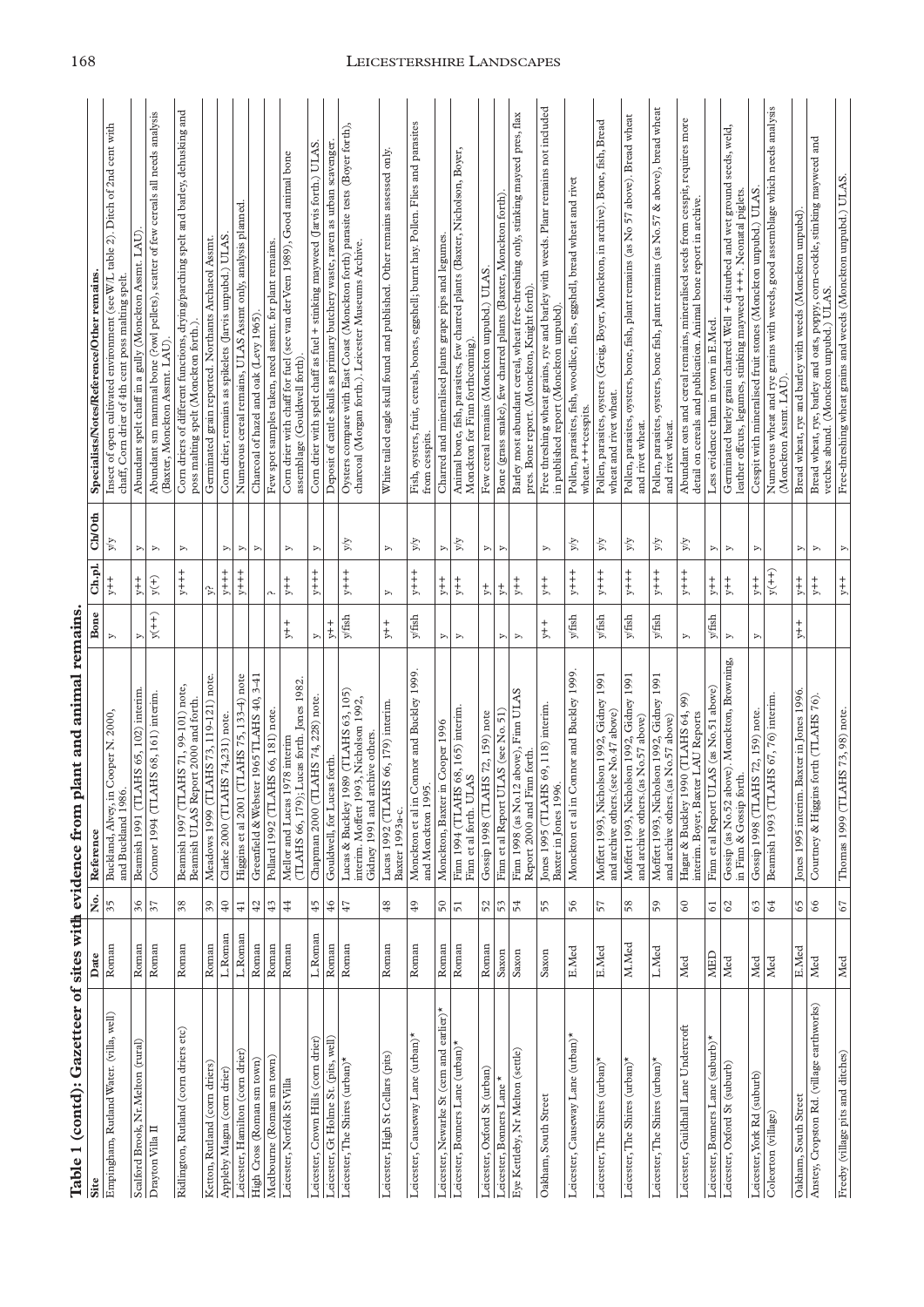|                                    |          |                 | Table 1 (contd): Gazetteer of sites with evidence from plant and animal remains.    |        |                          |                |                                                                                                                                                                                      |
|------------------------------------|----------|-----------------|-------------------------------------------------------------------------------------|--------|--------------------------|----------------|--------------------------------------------------------------------------------------------------------------------------------------------------------------------------------------|
| Site                               | Date     |                 | No. Reference                                                                       | Bone   |                          | Ch.pl., Ch/Oth | Specialists/Notes/Reference/Other remains.                                                                                                                                           |
| Saxby (village ditches)            | Med      | 68              | Thomas 2001 (TLAHS 75) interim                                                      |        | $+$                      | S              | Rivet wheat and weeds (Monckton unpubd.) ULAS.                                                                                                                                       |
| Garthorpe (village)                | Med      | 69              | Gossip 1999 (TLAHS 73, 99) note                                                     |        | Þ.                       |                | V.few cereal grains (included in Saxby report, site 68 above)                                                                                                                        |
| Barrowden, Main St (building)      | Med      | $\overline{C}$  | Meek 1999 (TLAHS 72, 190) note.                                                     |        | y(t)                     | ⋗              | Floor layer with few cereals and open land snails (Monckton unpubd.) ULAS.                                                                                                           |
| Claybrook Hall, Claybrook Parva.   | Med      | $\overline{71}$ | Jarvis ULAS Watching Brief 2001                                                     | ⋗      | $+$                      |                | Gains of free-threshing wheat, barley and rye, beans, weeds. Bone to be identified by<br>J.Browning.                                                                                 |
| Owston Abbey (fishponds)           | Med      | 72              | Hayne et al (BAR,BS 182ii)                                                          | fish   |                          | $\frac{N}{N}$  | Fish bones identified, pollen and plants of local environment,                                                                                                                       |
| Market Harborough (urban)          | Med-P-M  | 73              | Pollard 1992 (TLAHS 66, 180) interim.<br>Baxter 1996 (Circaea 11.2 p.65)            | $+$    | S                        | Z              | Horse pathology of draught animals and skinning for hides. Cattle horn cores found.<br>Post-med horse trade discussed.                                                               |
| Leicester, Bonners Lane (suburb)*  | L.Med-PM | 74              | Finn et al Analysis ULAS (see No. 51 above)<br>Finn 1994 (TLAHS 68, 165) interim.   | y/fish | $+$                      | ⋗              | Bone, fish, parasites, abund charred plants and mineralised remains (Baxter,<br>Nicholson, Boyer, Monckton in archive)                                                               |
| Austin Friars (friary and W/L)     | L.Med-PM | 75              | (AML 3931 and 2526), O'Connor 1988<br>Mellor & Pearce 1984 #, Girling               | y/fish |                          |                | Evidence from plants and insect remains, snails of flooding event, animal bone<br>abundant, some fish, leather preserved.                                                            |
| Leicester, The Shires (urban)*     | $N-A$    | 76              | Gidney 1991-93, and archive others<br>Moffett 1993, Nicholson,                      | y/fish | S                        |                | Pollen of grape vine (Greig archive 1994), Charred and mineralised remains,<br>bread wheat only, seeds of garden plants.                                                             |
| Leicester, Causeway Lane (urban)   | L.Med-PM | 77              | in Connor & Buckley 1999                                                            | Z      | Z                        | Z              | Fewer remains from later phases.                                                                                                                                                     |
| Leicester Castle Gardens           | Med      | 78              | Buckley 1992 (TLAHS 66,199) interim.                                                |        | ⋗                        |                | V.few charred cereal grains in samples, no further potential.                                                                                                                        |
| Leicester Castle Yard              | Med      | 79              | Mackie 1995 (TLAHS 69, 119) interim.                                                | Þ      | Þ                        |                | Few mineralised seeds in drain in Yard.                                                                                                                                              |
| Leicester Cameo Cinema High St     | Med      | 80              | HS 67,83.) interim.<br>Cooper 1993 (TLA)                                            | y(t)   | $\widetilde{v}(+)$       |                | Samples taken by LAU, no resources for processing.                                                                                                                                   |
| Leicester, Bath Lane               | Med      | $\overline{81}$ | Cooper 1993 (TLAHS 67, 88) interim                                                  | $V(+)$ | y(t)                     | ×              | Samples taken by LAU, no resources for processing.                                                                                                                                   |
| Leicester, Bonners Lane (suburb)*  | P-M      | 82              | Finn 1994 (as No.51 above). Baxter 1998,<br>Finn forth. ULAS<br>Monckton forth. for | Z      | $+$<br>$+$<br>$+$<br>$+$ |                | tanners or tawyers trade. Abundant grain for possible trade use, bread and rivet<br>Complete pig skeletons evidence of pig keeping and pig epidemic. Evidence of<br>wheat. Cesspits. |
| Leicester, Bowling Green (suburb)* | P-M      | 83              | Higgins 1997 (TLAHS 71, 104) note.                                                  | Z      | $+$                      |                | Charred and mineralised plant remains. Rivet wheat, Cesspits. (Monckton unpubd.)<br>ULAS.                                                                                            |
| Mountsorrel, Market Place          | $N-A$    | 84              | Lucas 1987 (TLAHS 61,1-7) interim                                                   | $+$    | $\mathfrak{a}$           |                | Sheep feet v.numerous, bone report in progress (Grant et al Leics Univ.). Leather<br>working (saddlery) known on site                                                                |

| <b><i><u>Alessa de Calder de Calder de Calder de Calder de Calder de Calder de Calder de Calder de Calder de Calder de Calder de Calder de Calder de Calder de Calder de Calder de Calder de Calder de Calder de Calder de Calder de</u></i></b> |
|--------------------------------------------------------------------------------------------------------------------------------------------------------------------------------------------------------------------------------------------------|
|                                                                                                                                                                                                                                                  |
| ı                                                                                                                                                                                                                                                |
| ١<br>֧ׅׅׅׅ֧֧֧֧֧֚֚֚֚֚֚֚֚֚֚֚֚֚֚֚֚֚֚֚֚֚֚֚֚֚֚֚֚֚֚֡֝֡֓֡֡֓֡֡֓֝֬֝֓֝֓֝֬                                                                                                                                                                                  |
| くろうく                                                                                                                                                                                                                                             |
|                                                                                                                                                                                                                                                  |
| )<br> <br>!<br>ŧ                                                                                                                                                                                                                                 |
|                                                                                                                                                                                                                                                  |
|                                                                                                                                                                                                                                                  |
|                                                                                                                                                                                                                                                  |
| I                                                                                                                                                                                                                                                |
| ı                                                                                                                                                                                                                                                |
| ĺ                                                                                                                                                                                                                                                |

KEY: site\* = sites in Regional Review (de Moulins and Murphy 2001), KEY:

I

 $\begin{array}{ll} \text{EFY:} & \text{site * = sites in Regional Review (de Moulins and Murphy 2001),} \\ & \text{reference * = from Environmental Archaeology Bibliography on English Heritage website}, \\ \text{AMI = Ancient Mounments Laboratory Report English Heritage}, \\ \text{Ch} \text{D1 = character (Harnot), other remains,} \\ & \text{n = Macional, other remains,} \\ \text{P-ch = Placotland, other remains,} \\ & \text{WII = waterlogged,} \\ & \text{WII = waterlogged,} \\ & \text{MII = Transacions of the Leicestershire Archaeological and Historical Society} \\ & \text{IMI = Lieestershire Archaeological Service}, \\ & \text{BUTAU = Lieestershire Archaeological Service}, \\ & \text{$ reference # = from Environmental Archaeology Bibliography on English Heritage website,

AML = Ancient Monuments Laboratory Report English Heritage,

 $Ch$   $pl$  =  $charred$  plant remains, Ch/Oth = Charcoal, other remains,

n = nutshell,

P-ch = Palaeochannel,

W/L = waterlogged,

TLAHS = Transactions of the Leicestershire Archaeological and Historical Society,

LAU = Leicestershire Archaeological Unit (closed 1995),

ULAS = University of Leicester Archaeological Services,

BUFAU = Birmingham University Field Archaeology Unit,

Assmt = assessment of remains,

unpubd. = unpublished, forth. = forthcoming.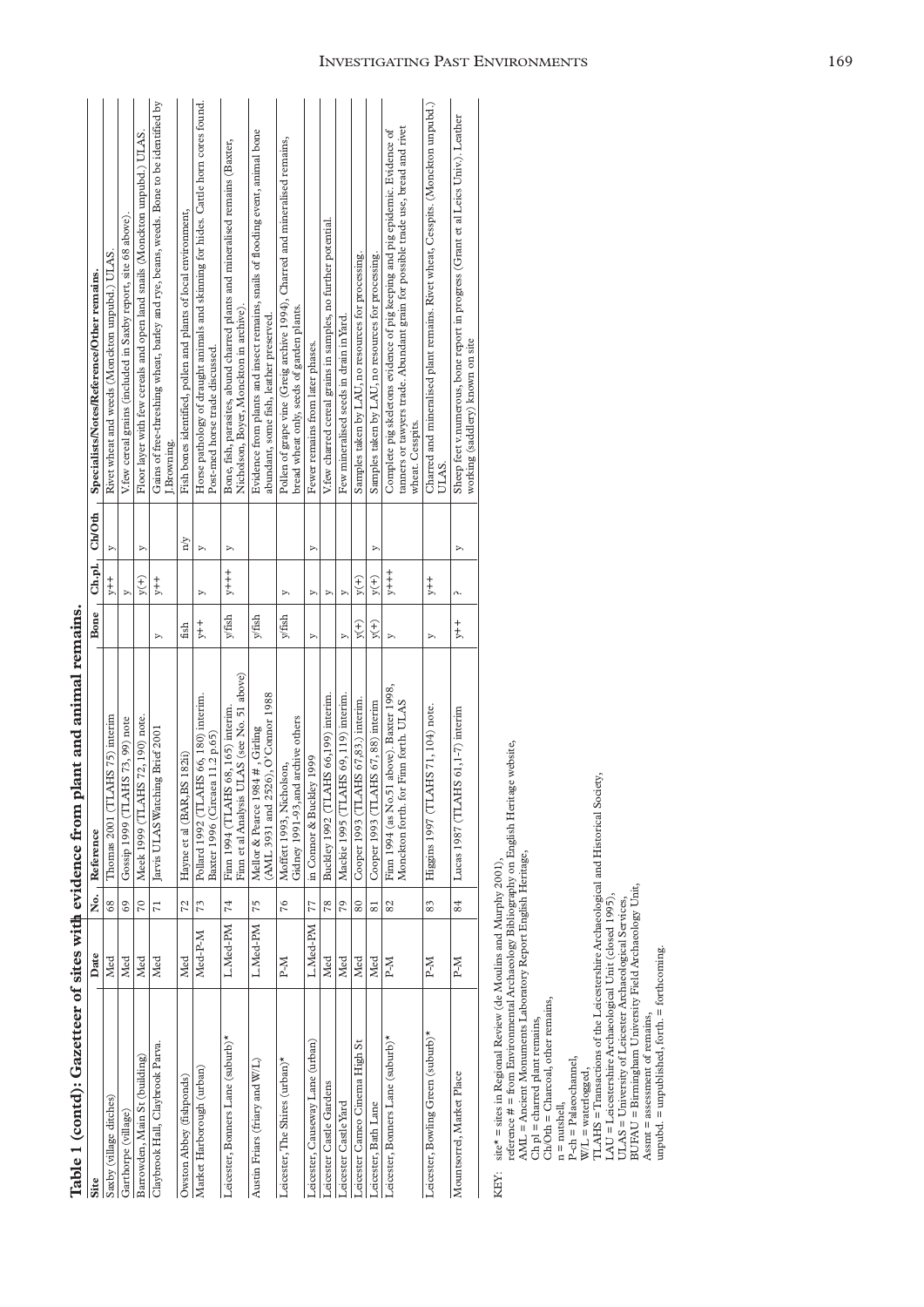#### **References**

- Albarella, U., 1997 'Size, Power, Wool and Veal; zooarchaeological evidence for Late Medieval innovations', *in* G. De Boe and F., Verhaeghe (eds.) *Environment and subsistence in Medieval Europe*, IAP Report **9**, Brugge: Zelic.
- Alvey, R., and Monckton A., 2000 'Charred plant remains', *in* N. Cooper *The archaeology of Rutland Water:Excavations at Empingham in the Gwash Valley, Rutland, 1967-73 and 1990*, University of Leicester: Archaeology Monographs No. **6**, 139-141.
- Baxter, I. L., 1993 a-c 'An eagle skull from excavations of cellars at High St, Leicester', (a.) *Trans. Leics. Archaeol. Hist. Soc.* **67**, 101- 105; (b.) *Circaea*, **10/1**, 31-37; (c.) *Circaea*, **10/2**, 7881.
- Baxter, I. L., 1995 'Medieval and early post medieval horses from Market Harborough, Leicestershire.' *Circaea* **11/2,** 65-79.
- Baxter, I. L., 1998 'Late Medieval tawyer's waste and pig skeletons in Early Post Medieval pits from Bonners Lane, Leicester.' *Anthropozoologica*, **28**, 55-63.
- Beamish, M., 1991 ' Excavation of a Romano British site at Scalford Brook, Melton Mowbray, Leicestershire.' (interim note), *Trans. Leics. Archaeol. Hist. Soc.* **65**, 107, **and** Beamish, M., forthcoming 'Scalford Brook Excavation Report', to include: Monckton, A., 'The charred plant remains' and Baxter I. L., 'The animal bone'. University of Leicester Archaeological Services.
- Beamish, M., 1992 'Excavation of Prehistoric Sites at Tixover, Leicestershire' (interim note), *Trans. Leics. Archaeol. Hist. Soc.* **66**, 183, **and** Beamish, M., forthcoming 'Tixover Excavation Report', to include: Baxter, I. L., 'The animal bone' and Monckton, A., 'Analysis of charred plant remains and molluscs'. University of Leicester Archaeological Services.
- Beamish, M., 1998 'A Middle Iron Age Site at Wanlip, Leicestershire', *Trans. Leics.Archaeol. Hist. Soc.* **72**, 1- 91.
- Beamish, M., forthcoming 'Excavations on the Wing to Whatborough Anglian Water pipeline', to include: Monckton, A., 'Charred plant remains from Bronze Age to Roman contexts including Roman corn driers'. ULAS Developer Report.
- Boyer, P., 1999 'Eggshell from Causeway Lane', *in* A. Connor and R. Buckley 1999, 344-346.
- Boucher, K., 1994 *Loughborough and its Region*. Loughborough University of Technology: Department of Geography.
- Brown A. G., Keough M. K., and Rice R. J., 1994 'Floodplain evolution in the East Midlands U.K: the Lateglacial and Flandrian alluvial record from the Soar and Nene valleys', *Phil Trans R. Soc. London* Series A, **348**, 261-293.
- Brown, A. G., 2000 'Floodplain vegetation history: Clearings as potential ritual spaces', in A.S. Fairbairne (ed.) *Plants in Neolithic Britain and Beyond*, 49-62. Oxford: Oxbow Books ('Pollen Analysis from Narborough Bog, Leicestershire', noted on p.59).
- Brown, A. G., Greig, J., Smith, D. and Cooper L., forthcoming 'Environmental evidence from waterlogged deposits at Kirby Muxloe, Leicestershire.'
- Brown, A. G., Smith, D., Greenwood M., Monckton A., forthcoming *in* Beamish, M., forthcoming 'Environmental evidence from palaeochannels at Hemington Quarry, Leicestershire'. ULAS Developer Report.
- Buckland, P. C., 1986 'An insect fauna from a Roman well at Empingham, Rutland, Leicestershire', *Trans. Leics. Archaeol. Hist. Soc.* **60**, 16.
- Buckley, R. and Lucas, J., forthcoming. *Excavations at The Shires, Leicester: Little Lane and St Peters Lane,* to include: Moffett, L., 'The plant remains'; Greig, J., Pollen; Gidney, L., 'Animal Bones'; Boyer, P., 'Parasite ova'; Morgan, G., Charcoal'; Monckton, A., 'Oysters'; Nicholson, R., 'Fish remains'. Leicester City Museums.
- Campbell, G., unpublished 'Assessment of plant remains from Stanwick, Northamptonshire'. English Heritage.
- Charles, B. M., Parkinson, A., and Foreman, S., 2000 'A Bronze Age Enclosure and Iron Age Settlement at Elms Farm, Humberstone, Leicestershire', *Trans. Leics.Archaeol. Hist. Soc.* **74**, 113-220.
- Ciaraldi, M., forthcoming 'The charred plant remains from the Late Iron Age/Romano British site at Old Park House, Ashby de la Zouch, Leicestershire (XA67-2000).' Birmingham University Field Archaeology Unit.
- Clay, P., 1978 *Two Multi-phase barrow sites at Sproxton and Eaton, Leicestershire.* Leicester: Leicestershire Museums Art Galleries and Records Service Archaeological Report **2**.
- Clay, P., 1992 'An Iron Age Farmstead at Grove Farm, Enderby, Leicestershire', *Trans. Leics.Archaeol. Hist. Soc.* **66**, 182.
- Clay, P., 1998 'Neolithic/Early Bronze Age Pit Circles and their Environs at Burley Rd, Oakham, Rutland', *Proceedings of the Prehistoric Society,* **64**, 293-330.
- Connor, A., and Buckley, R., 1999 *Roman and Medieval occupation at Causeway Lane, Leicester*. University of Leicester: Archaeology Monographs No. **5**.
- Cooper, L., and Ripper, S., 1994 'Medieval Bridges at Hemington, Leicestershire', *Current Archaeology*, **140.**
- Cooper, L. and Ripper S., forthcoming 'Medieval Bridges at Hemington Quarry, Leicestershire', to include: Brown, A. G., 'Sediments', Greig, J. R., 'Plant macrofossils and pollen', and Smith, D.N., 'Analysis of insect remains'. University of Leicester Archaeological Services publication.
- Cooper, L., 1996 'A Roman Cemetery at Newarke St. Leicester', *Trans. Leics.Archaeol. Hist. Soc.* **70**, 1-90.
- Cooper, N., forthcoming *East Midlands Archaeological Research Frameworks*. Leicester University School of Archaeological Studies. http://www.le.ac.uk/archaeology/east\_midlands\_research\_framework.htm.
- Courtney, P. and Higgins T., forthcoming 'Anstey, Leicestershire', *Trans. Leics.Archaeol. Hist. Soc.* **77.**
- David, C. and Roberts, N., 1990 'Vegetation change and pollen recruitment in a lowland lake catchment: Groby Pool, Leicestershire', *Hydrobiologia*, **214**, 305-310.
- Finn, N., forthcoming 'Excavations at Bonners Lane, Leicester', to include: Baxter, I. L., 'The animal bone', Monckton, A., 'The charred and mineralised plant remains', Nicholson R. A., 'Fish remains', and Boyer P., 'Analysis of parasite ova from cesspits'.
- Finn, N., forthcoming 'Excavation of a Bronze Age cremation cemetery and Saxon settlement at Eye Kettleby near Melton Mowbray, Leicestershire', to include: Knight, S., 'Animal bones' and Monckton. A., 'Charred plant remains'.
- Greenwood M., forthcoming 'Insect and caddis-fly larvae remains from Lateglacial palaeochannels at Hemington Quarry and Hemington Quarry Extension, Leicestershire'.
- Greig, J., 1991 'The British Isles', *in* van Zeist W., Wasylikowa K., and Behre K., (eds.) *Progress in Old World Palaeoethnobotany*. Rotterdam: Balkema.
- Greig, J., forthcoming 'Pollen from The Shires Excavation', *in* Buckley, R., and Lucas, J., forthcoming.
- Greig, J., 1999 'Pollen from Causeway Lane', *in* A. Connor and R. Buckley 1999, 362-364.
- Greig, J., forthcoming 'Pollen from a mire deposit at Eye Kettleby Leicestershire', *in* Finn, N., forthcoming.
- Greig, J., and Smith, D., forthcoming. 'Pollen, plant macrofossils and insect remains from Hemington, Leicestershire', *in* Cooper L., and Ripper, S., forthcoming 'Medieval Bridges at Hemington Leicestershire'. University of Leicester Archaeological Services.
- Greig, J., Smith, D., and Grinter, P., forthcoming 'Environmental evidence from a valley mire', *in* Ellis, P., Hewson, M. and White R. forthcoming, *Excavations at Stamford Road, Oakham, Leicestershire 1997*. Birmingham University Field Archaeology Unit.
- Gidney, L., 1991-93 'Leicester, The Shires 1988 Excavations: Animal Bones.' Ancient Monuments Laboratory Reports: Little Lane Roman phases Report No. 56/91, Little Lane medieval phases Report No. 57/91, St Peters Lane medieval phases Report No. 116/91, Post medieval animal bones Report No. 24/92, Small mammal and bird bones Report No. 92/93. Ancient Monuments Laboratory Reports, English Heritage; London. (Also to be included in R. Buckley and J. Lucas forthcoming).
- Gidney, L., 1999 'Animal Bone from Causeway Lane, Leicester', *in* Connor, A., and. Buckley, R., 1999, 310-329.
- Gidney, L., 2000 'Economic trends, craft specialisation and social status: bone assemblages from Leicester', *in* P. Rowley-Conwy (ed.) *Animal Bones and Human Societies*. Oxford: Oxbow Books.
- Girling, M., 1981 'The Environmental Evidence', *in* J. E. Mellor and T. Pearce (eds.), 169173 and microfiche.
- Grant, A., 1984 'Animal husbandry in Wessex and the Thames Valley', *in* B. W. Cunliffe and D. Miles (eds.) *Aspects of the Iron Age in Central Southern Britain..* Oxford: OUCA Monograph **2**, 102-119.
- Gouldwell, A. J., 1992 'Animal bone from Enderby', *in* P. Clay 1992, 58-69.